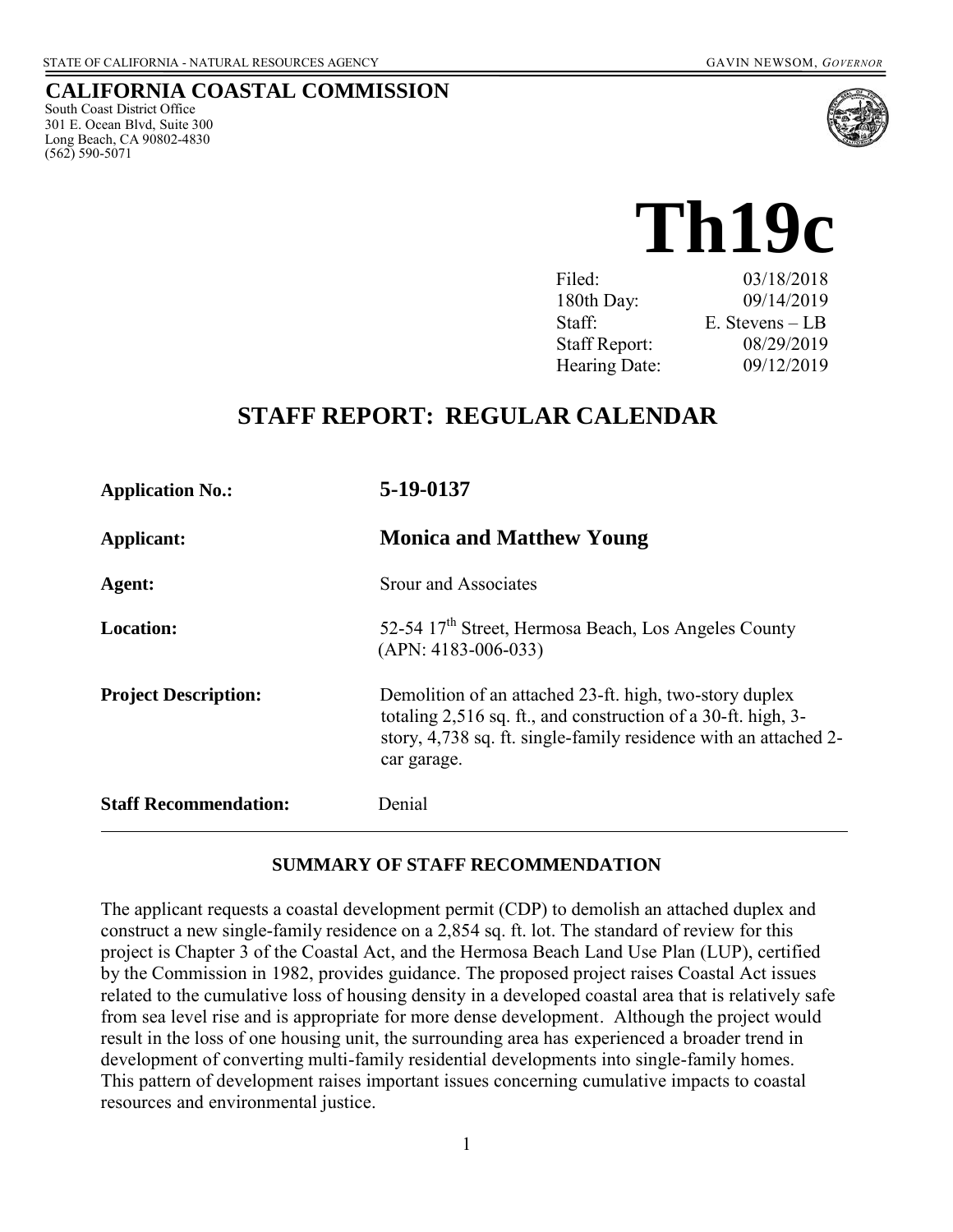Coastal Act Section 30250 provides that new residential development shall be located in or in close proximity to existing developed areas that are able to accommodate it, or in other areas with adequate public services and where it will not have significant, cumulative adverse effects on coastal resources. Section 30253 requires new development to minimize energy consumption and vehicle miles traveled. These policies together encourage "smart" growth by locating new development in appropriate areas that minimizes impacts on coastal resources and discourages residential sprawl in more rural or sparsely populated areas that are not adequately developed to support new residential development and where coastal resources could be threatened. Although the Coastal Act does not authorize the Commission to regulate or require affordable housing, Section 30604(f) directs the Commission to encourage low- and moderate-income housing opportunities, and Section 30604(h) authorizes the Commission to consider environmental justice in its permitting decisions.

Ideally, housing density and siting issues are addressed in an area's local coastal program (LCP). In Hermosa Beach, the City does not have a certified LCP; the Commission certified a land use plan in 1982, but the City has not prepared (or obtained certification of) an implementation plan. Nevertheless, the more than 30 year old LUP contains policies that support maintaining housing density in appropriate areas, consistent with the Coastal Act. Specifically, LUP Sections IV.B and IV.C contain broad goals and policies regarding the maintenance of existing housing stock; Section IV.B highlights the primary goal of maintaining the existing housing stock; and Section IV.C contains policies to continue the existing mix of low, medium, and high-density areas.

The LUP allows primarily for single-family and two-family residences on the subject property. In addition, the LUP requires a minimum of 1,200 sq. ft. of lot area per residential unit, which would allow for two residential units on this 2,854 sq. ft. lot. The project site is located in a developed area characterized by duplexes and multi-family residences that has adequate public services and access to public transportation (thereby minimizing traffic and related impacts), and is relatively safe from sea-level rise for the foreseeable future. Therefore, it is appropriate and desirable to concentrate, and at the very least, maintain housing density at this location, consistent with Sections 30250 and 30253 of the Coastal Act.

Since certification of the LUP, however, the City has adopted more restrictive development standards that have not been certified by the Commission, which appear to conflict with the Coastal Act and certified LUP policies aimed at maintaining housing density in appropriate areas that minimize impacts to coastal resources. In 1986, the City implemented a zoning code update, which increased the minimum lot area required per residential unit from 1,200 sq. ft. to 1,750 sq. ft. in the R-2B zone, which applies to this lot (**[Exhibits 3](https://documents.coastal.ca.gov/reports/2019/9/Th19c/Th19c-9-2019-exhibits.pdf) & 4**). Even though it has not been certified, the applicant contends that the City's current zoning code prevents the construction of more than one unit on the subject site because the site is smaller than 3,500 sq. ft. In this case, the applicant applied to the City for approval of a second unit on the property, which the City denied because the subject lot is smaller than 3,500 sq. ft. (**[Exhibit 7](https://documents.coastal.ca.gov/reports/2019/9/Th19c/Th19c-9-2019-exhibits.pdf)**).

In addition, in 2018, the City approved an Accessory Dwelling Unit (ADU) ordinance that prohibits the construction of ADUs or Junior ADUs (JADUs) on residentially-zoned lots less than 4,000 sq. ft. The City's lot size requirement—which, again, has not been certified and is not the standard of review for this CDP application—severely restricts opportunities to construct an ADU or a JADU on residential lots within the City's coastal zone, and poses a potential problem regarding the maintenance of existing coastal zone housing stock. In this case, the applicant also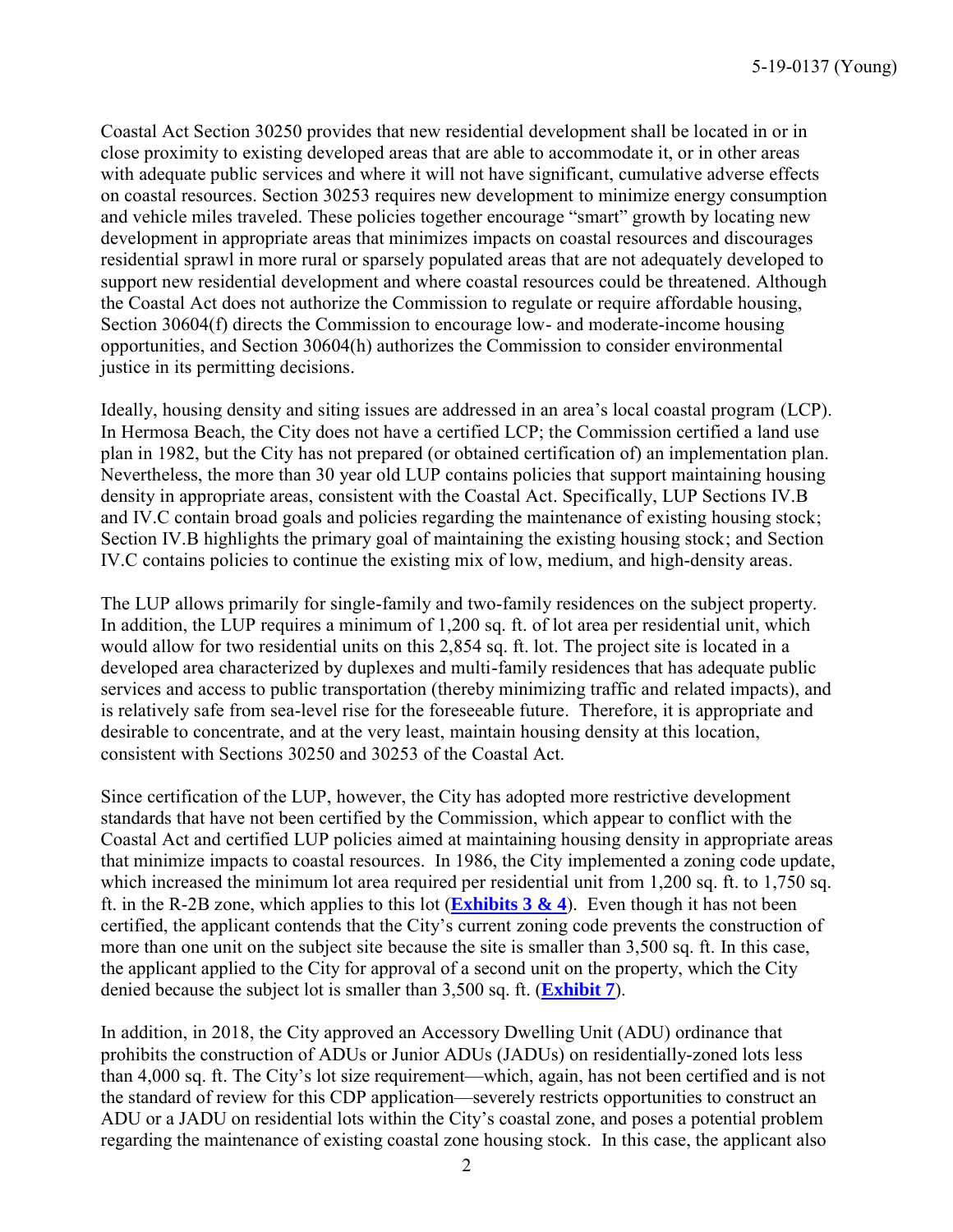applied to the City for approval of a JADU in conjunction with the proposed single-family residence. The City denied the JADU proposal because the proposal was inconsistent with the minimum lot size requirements of the uncertified ADU ordinance (**[Exhibit 5](https://documents.coastal.ca.gov/reports/2019/9/Th19c/Th19c-9-2019-exhibits.pdf)**).

The proposed project is not consistent with Sections 30250 and 30253 of the Coastal Act because the project, when viewed cumulatively with the overall trend in development in Hermosa Beach and the City's more restrictive uncertified development standards, does not concentrate development in appropriate areas that can accommodate it, and could result in cumulative adverse effects to coastal resources. Furthermore, there are feasible alternatives—such as maintaining the existing duplex, constructing a new duplex, or constructing a single-family residence with an ADU—that would maintain housing density at this location and be consistent with the Coastal Act and the certified LUP. The City used uncertified polices to determine that neither a duplex nor a single-family residence with an ADU are appropriate development on the subject lot, which contradicts the certified LUP. Therefore, the project could prejudice the City's ability to develop an LCP that is consistent with the Coastal Act. Accordingly, staff recommends that the Commission deny the proposed project.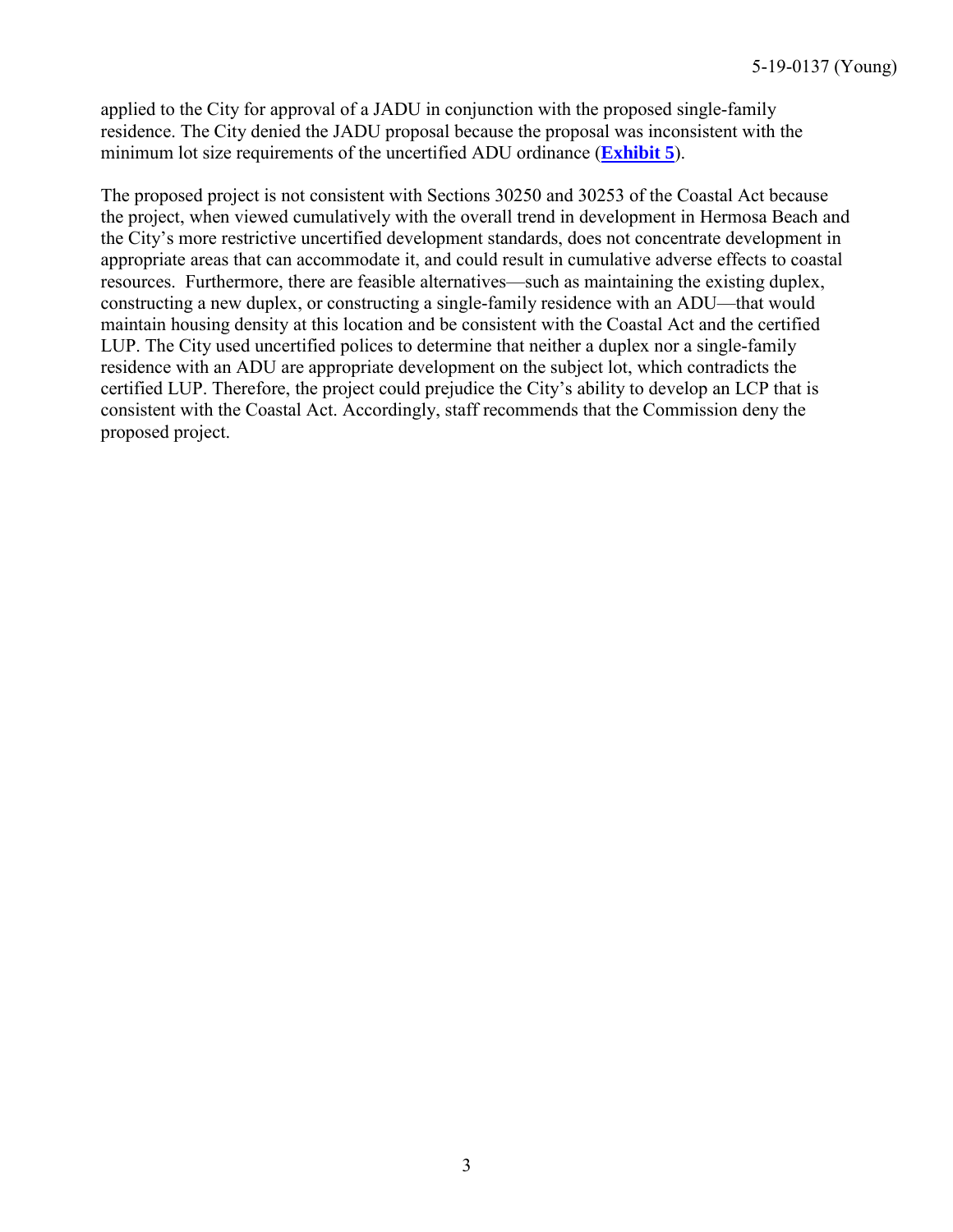# **TABLE OF CONTENTS**

| Н. |  |
|----|--|
|    |  |
|    |  |
|    |  |
|    |  |
|    |  |
|    |  |
|    |  |

## **APPENDICES**

Appendix A – Substantive File Documents

## **EXHIBITS**

[Exhibit 1 – Vicinity Map and Project Location](https://documents.coastal.ca.gov/reports/2019/9/Th19c/Th19c-9-2019-exhibits.pdf)  [Exhibit 2 – Project Plans](https://documents.coastal.ca.gov/reports/2019/9/Th19c/Th19c-9-2019-exhibits.pdf)  Exhibit 3 – Appendix G Table XXVI [of the City of Hermosa Beach Certified LUP](https://documents.coastal.ca.gov/reports/2019/9/Th19c/Th19c-9-2019-exhibits.pdf)  [Exhibit 4 – Current City of Hermosa Beach Zoning Code Standards for R-2B Zone](https://documents.coastal.ca.gov/reports/2019/9/Th19c/Th19c-9-2019-exhibits.pdf)  [Exhibit 5 – City of Hermosa Beach ADU Ordinance \(2018\)](https://documents.coastal.ca.gov/reports/2019/9/Th19c/Th19c-9-2019-exhibits.pdf)  [Exhibit 6 – Community Character Analysis As Submitted By Applicant](https://documents.coastal.ca.gov/reports/2019/9/Th19c/Th19c-9-2019-exhibits.pdf)  [Exhibit 7 – City of Hermosa Beach's Response to Applicant's JADU Proposal](https://documents.coastal.ca.gov/reports/2019/9/Th19c/Th19c-9-2019-exhibits.pdf)  [Exhibit 8 – Encroachment Area](https://documents.coastal.ca.gov/reports/2019/9/Th19c/Th19c-9-2019-exhibits.pdf)  Exhibit 9 – [Coastal Zone Residential Projects 2009 through 2019](https://documents.coastal.ca.gov/reports/2019/9/Th19c/Th19c-9-2019-exhibits.pdf)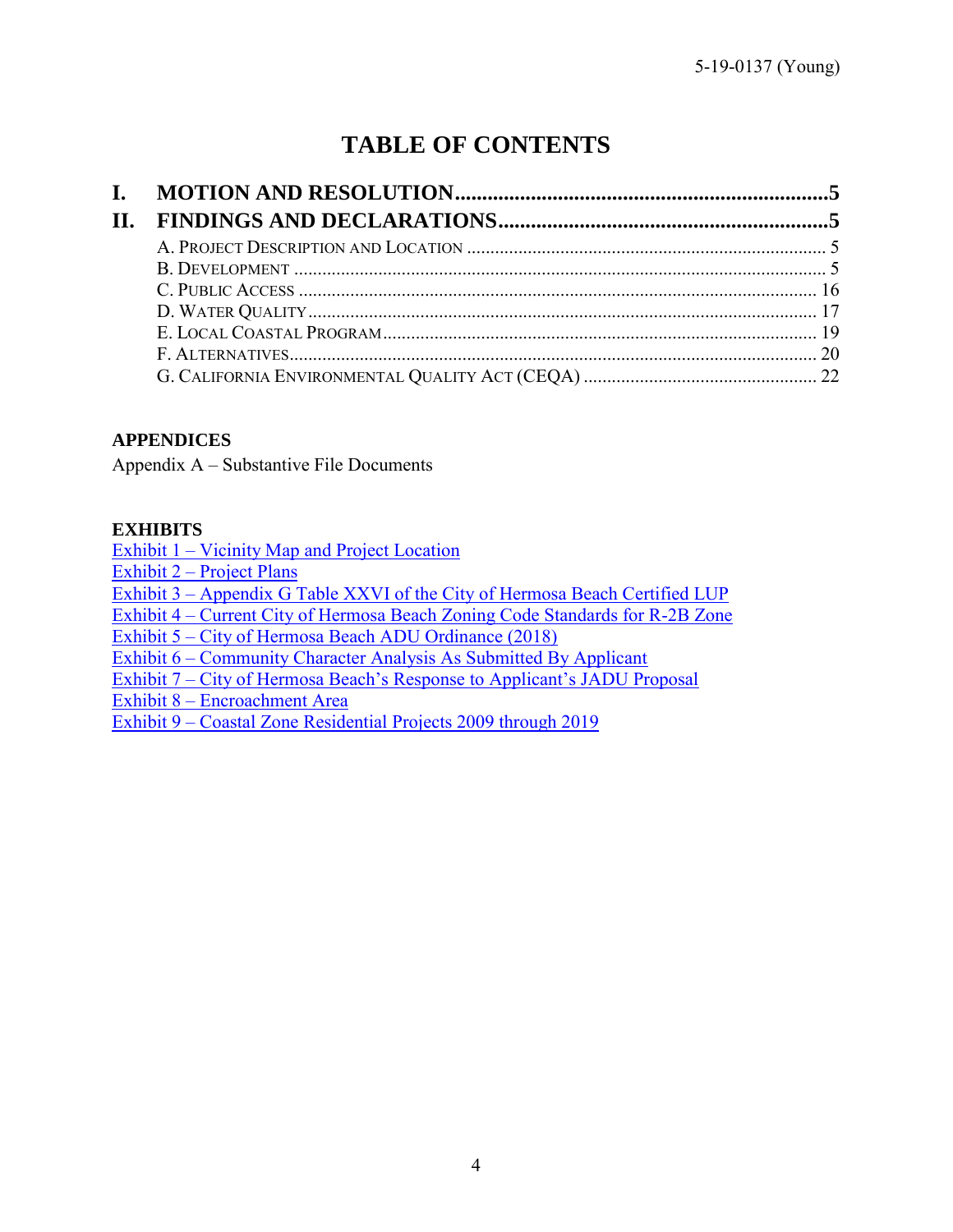## <span id="page-4-0"></span>**I. MOTION AND RESOLUTION**

## **Motion:**

*I move that the Commission approve Coastal Development Permit No. 5-19-0137 for the development proposed by the applicant.* 

Staff recommends a **NO** vote. Failure of this motion will result in denial of the permit and adoption of the following resolution and findings. The motion passes only by affirmative vote of a majority of the Commissioners present.

## **Resolution:**

*The Commission hereby denies a coastal development permit for the proposed development on the grounds that the development will not conform with the policies of Chapter 3 of the Coastal Act, and will prejudice the ability of the local government having jurisdiction over the area to prepare a Local Coastal Program conforming to the provisions of Chapter 3. Approval of the permit would not comply with the California Environmental Quality Act because there are feasible mitigation measures or alternatives that would substantially lessen the significant adverse impacts of the development on the environment.* 

## <span id="page-4-1"></span>**II. FINDINGS AND DECLARATIONS**

## <span id="page-4-2"></span>**A. PROJECT DESCRIPTION AND LOCATION**

The applicant is proposing to demolish an attached 23-ft. high, two-story, 2,516 sq. ft. duplex and to construct a 30-ft. high, three-story, 4,738 sq. ft. single-family residence, and an attached two-car garage on a 2,854 sq. ft. lot (**[Exhibit 2](https://documents.coastal.ca.gov/reports/2019/9/Th19c/Th19c-9-2019-exhibits.pdf)**). Proposed grading includes 50 cu. yd. of cut, which will be reused onsite. The proposed project was approved in concept by the City of Hermosa Beach on January 3, 2019.

The site is located approximately 300 ft. inland of the beach at 52-54  $17<sup>th</sup>$  Street in the City of Hermosa Beach, between the first public road and the sea and north of the Hermosa Beach Pier (**[Exhibit 1](https://documents.coastal.ca.gov/reports/2019/9/Th19c/Th19c-9-2019-exhibits.pdf)**). The area in which the project site is located is designated Medium Density Residential by the certified LUP, and the subject lot is designated R-2B (Limited Multiple Family Residential) by the certified LUP.

The Commission certified the City's LUP in 1982. However, the City does not yet have a certified Local Coastal Program (LCP). Because the City does not have a certified LCP, the Chapter 3 policies of the Coastal Act are the standard of review for CDP applications, with the certified LUP used as guidance.

## <span id="page-4-3"></span>**B. DEVELOPMENT**

Section 30250 of the Coastal Act states, in pertinent part: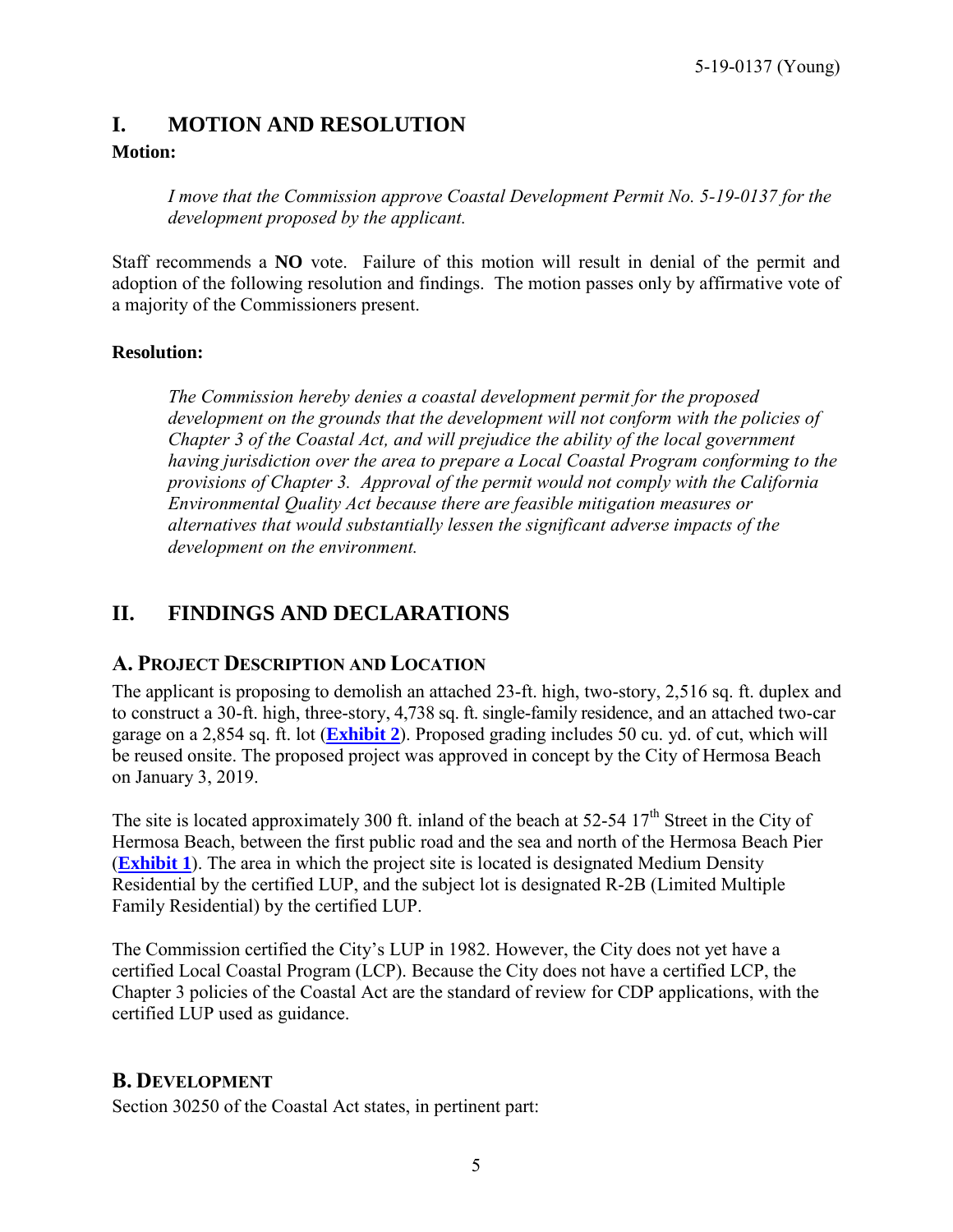*(a) New residential, commercial, or industrial development, except as otherwise provided in this division, shall be located within, contiguous with, or in close proximity to, existing developed areas able to accommodate it or, where such areas are not able to accommodate it, in other areas with adequate public services and where it will not have significant adverse effects, either individually or cumulatively, on coastal resources. In addition, land divisions, other than leases for agricultural uses, outside existing developed areas shall be permitted only where 50 percent of the usable parcels in the area have been developed and the created parcels would be no smaller than the average size of surrounding parcels.* 

Section 30251 of the Coastal Act states, in pertinent part:

*The scenic and visual qualities of coastal areas shall be considered and protected as a resource of public importance. Permitted development shall be sited and designed to protect views to and along the ocean and scenic coastal areas, to minimize the alteration of natural*  land forms, to be visually compatible with the character of surrounding areas, and, where *feasible, to restore and enhance visual quality in visually degraded areas. New development in highly scenic areas such as those designated in the California Coastline Preservation and Recreation Plan prepared by the Department of Parks and Recreation and by local government shall be subordinate to the character of its setting.* 

Section 30253 of the Coastal Act states, in pertinent part:

*New development shall do all of the following:* 

*(a) Minimize risks to life and property in areas of high geologic, flood, and fire hazard.* 

*(b) Assure stability and structural integrity, and neither create nor contribute significantly to erosion, geologic instability, or destruction of the site or surrounding area or in any way require the construction of protective devices that would substantially alter natural landforms along bluffs and cliffs.* 

*(d) Minimize energy consumption and vehicle miles traveled* 

Section 30604 of the Coastal Act states, in pertinent part:

*Coastal development permit; issuance prior to certification of the local coastal program; finding that development in conformity with public access and public recreation policies; housing opportunities for low and moderate income persons…* 

*(f) The commission shall encourage housing opportunities for persons of low and moderate income. In reviewing residential development applications for low- and moderate-income housing, as defined in paragraph (3) of subdivision (h) of Section 65589.5 of the Government Code, the issuing agency or the commission, on appeal, may not require measures that reduce residential densities below the density sought by an applicant if the density sought is within the permitted density or range of density established by local zoning plus the additional density permitted under Section 65915 of the Government Code, unless the issuing agency or the commission on appeal makes a finding, based on substantial evidence in the*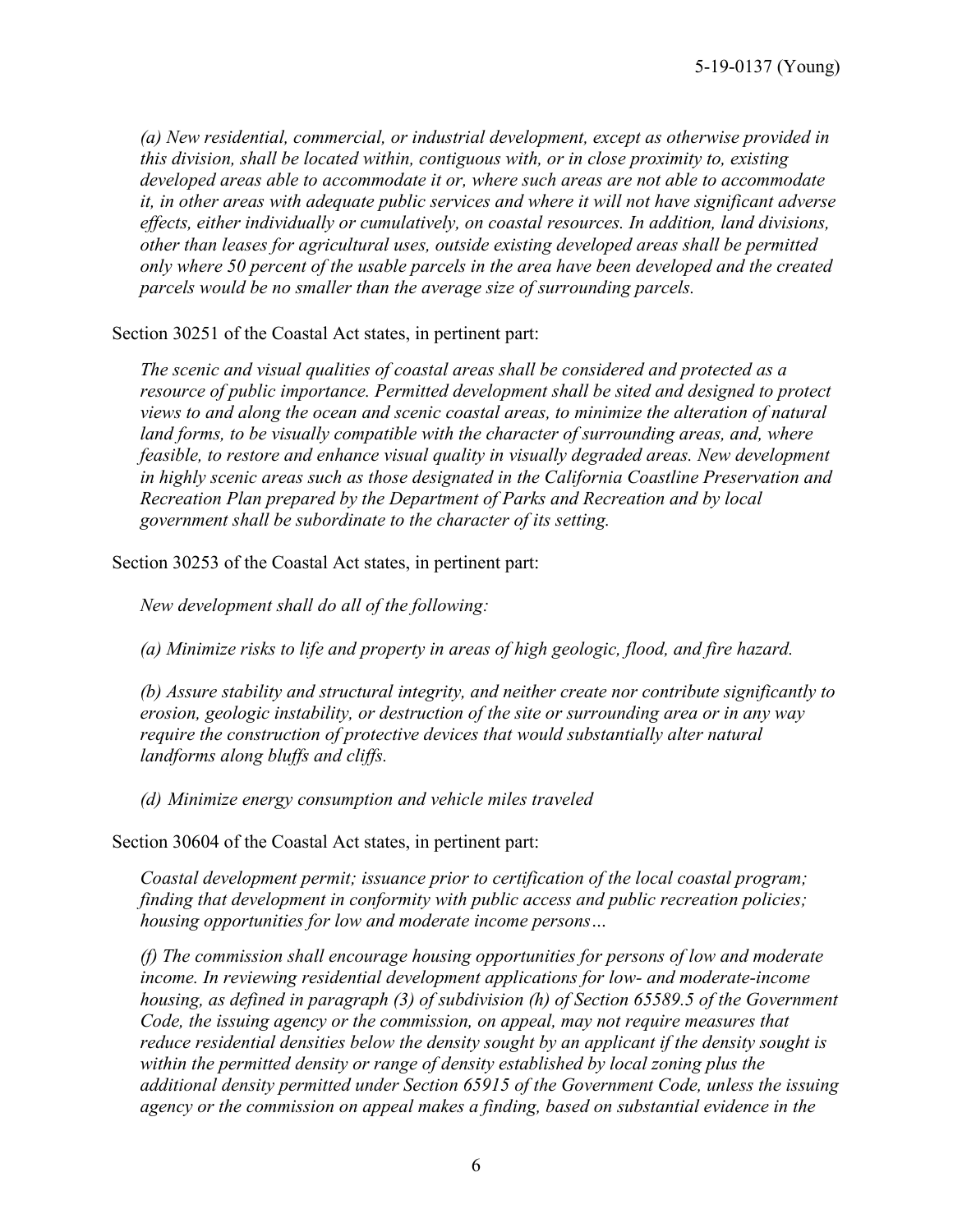*record, that the density sought by the applicant cannot feasibly be accommodated on the site in a manner that is in conformity with Chapter 3 (commencing with Section 30200) or the certified local coastal program.* 

*(g) The Legislature finds and declares that it is important for the commission to encourage the protection of existing and the provision of new affordable housing opportunities for persons of low and moderate income in the coastal zone.* 

Section 30604(h) of the Coastal Act states:

*When acting on a coastal development permit, the issuing agency, or the commission on appeal, may consider environmental justice, or the equitable distribution of environmental benefits throughout the state.* 

LUP Coastal Housing Section IV.B states:

*Goals and Objectives 1. To preserve the City's existing diversified mix of age and income groups. 2. To preserve the City's existing diversified neighborhoods. 3. To promote and encourage the conservation, rehabilitation, and maintenance of the City's existing housing stock.* 

LUP Coastal Housing Section IV.C.1 states, in relevant part:

*…Policy: To continue the current mix of low, moderate, and high housing densities.* 

*Program: The Land Use Element of the General Plan shall continue to define low, medium, and high density residential areas within the City. (See Appendix I.)* 

*Program: The Zoning Code shall continue to define the different building standards for each of the residential zones.* 

*Policy: That the City shall continue to encourage preservation of low and moderate income housing…* 

The certified LUP defines Medium-Density Residential development as follows:

*MEDIUM DENSITY: 14 to 25 dwelling units per net acre. This category would consist mostly of two-family homes and single-family homes on small lots, including garden apartments, and townhouses. It is intended that any future development in this area shall fall within the specified density range.*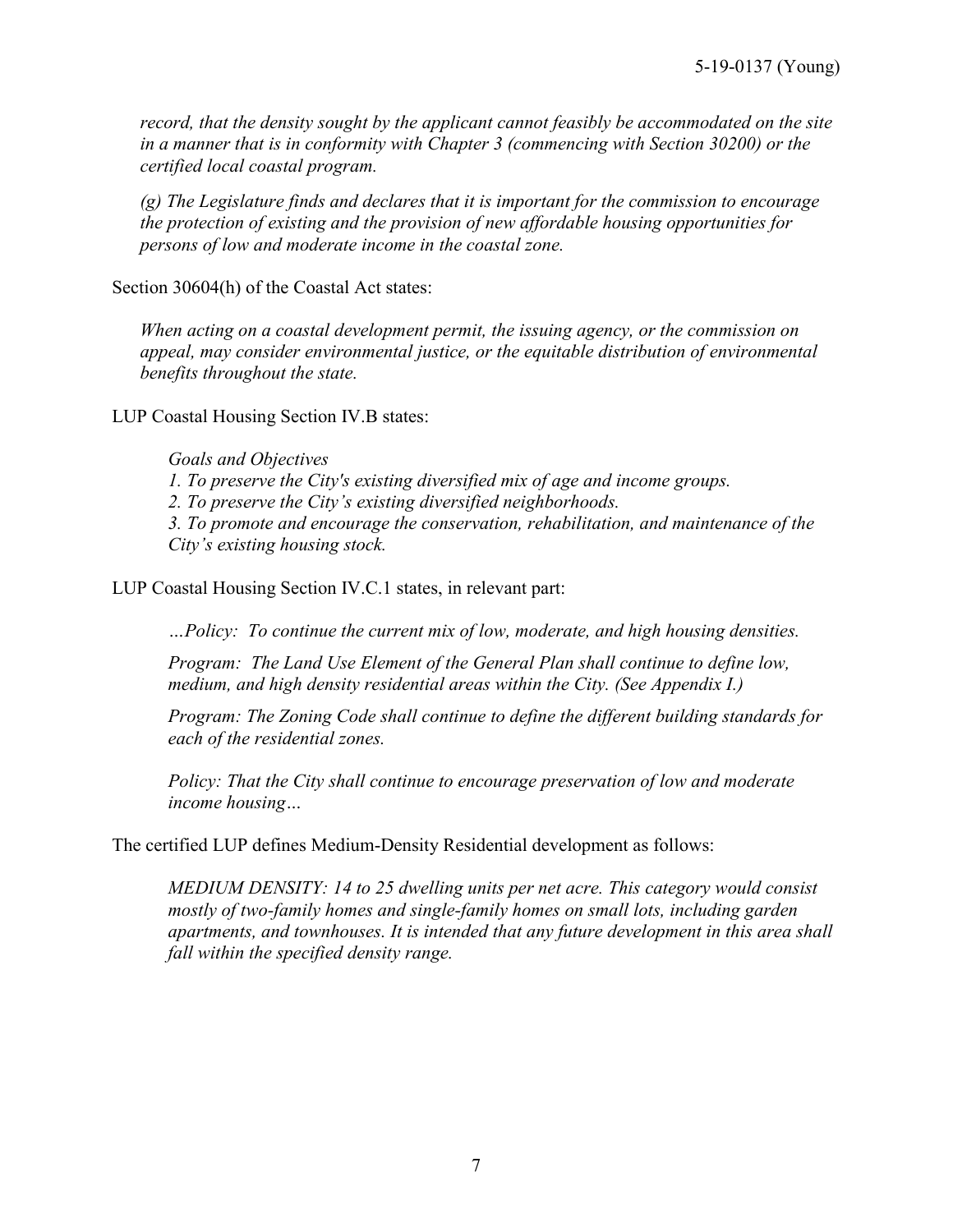The certified LUP also includes the following development standards regarding the minimum lot area per dwelling unit for residential parcels:

| Zone   | <b>Uses</b>                                                | Lot Area per Dwelling Unit      |
|--------|------------------------------------------------------------|---------------------------------|
| $R-1$  | Single family dwellings, accessory building                | $1$ lot/ $1$ dwelling unit      |
| $R-2$  | Single-family dwellings built to R-1 standards; duplexes;  | $1,200$ sq. ft./1 dwelling unit |
| $R-2B$ | condominiums. (For lots less than 30 ft. wide, only a      |                                 |
|        | single-family residence)                                   |                                 |
| $R-3$  | Multiple Dwellings (For lots less than 2,400 sq. ft., only | 950 sq. ft./1 dwelling unit.    |
|        | a single-family residence)                                 |                                 |
| $R-P$  | Residential use-develop to R-3 requirements                | Same as R-3                     |
|        | Professional use-subject to Conditional Use Permit         |                                 |

Coastal Act Section 30250 provides that new residential development shall be located in or in close proximity to existing developed areas that are able to accommodate it, or in other areas with adequate public services and where it will not have significant, cumulative adverse effects on coastal resources. Section 30253 requires new development to minimize energy consumption and vehicle miles traveled. These policies together encourage "smart" growth by locating new development in appropriate areas that minimizes impacts on coastal resources and discourages residential sprawl in more rural or sparsely populated areas that are not adequately developed to support new residential development and where coastal resources could be threatened. Although the Coastal Act does not authorize the Commission to regulate or require affordable housing, Section 30604(f) directs the Commission to encourage low- and moderate-income housing opportunities.

At the time of its approval, the City's LUP was generally consistent with the City's zoning code. Portions of the zoning code at that time- including the Minimum Lot Size per Dwelling Unit development standards- were incorporated into the certified LUP as appendices (**[Exhibit 3](https://documents.coastal.ca.gov/reports/2019/9/Th19c/Th19c-9-2019-exhibits.pdf)**). However, the zoning code as a whole was not approved as part of the LUP.

In 1986, after the Commission certified the City's LUP, the City implemented a zoning code update, which increased the minimum lot area per unit from 1,200 sq. ft. to 1,750 sq. ft. in the R-2B zone, where the project site is located (**[Exhibits 3](https://documents.coastal.ca.gov/reports/2019/9/Th19c/Th19c-9-2019-exhibits.pdf) & 4**). The current zoning code, including the minimum lot area per unit standard, has not been reviewed or certified by the Commission for consistency with the Coastal Act and, therefore, it is not a standard of review for the purposes of approving or denying this CDP application.

The project site consists of a rectangular, 2,854 sq. ft. lot that is zoned R-2B (Limited Multiple-Family Residential), which is currently developed with a duplex. The site is located in an area that is designated in the certified LUP as a Medium-Density Residential. The current development of the site is consistent with the Medium Density Residential designation in that two residential units are currently available on site. The duplex also complies with the certified LUP's minimum lot area per dwelling unit development standards: with a lot size of 2,854 sq. ft. and a minimum lot area per density of one unit per 1,200 sq. ft. in the R-2B zone, the project site can accommodate up to two on-site residential units (**[Exhibits 2 & 3](https://documents.coastal.ca.gov/reports/2019/9/Th19c/Th19c-9-2019-exhibits.pdf)**).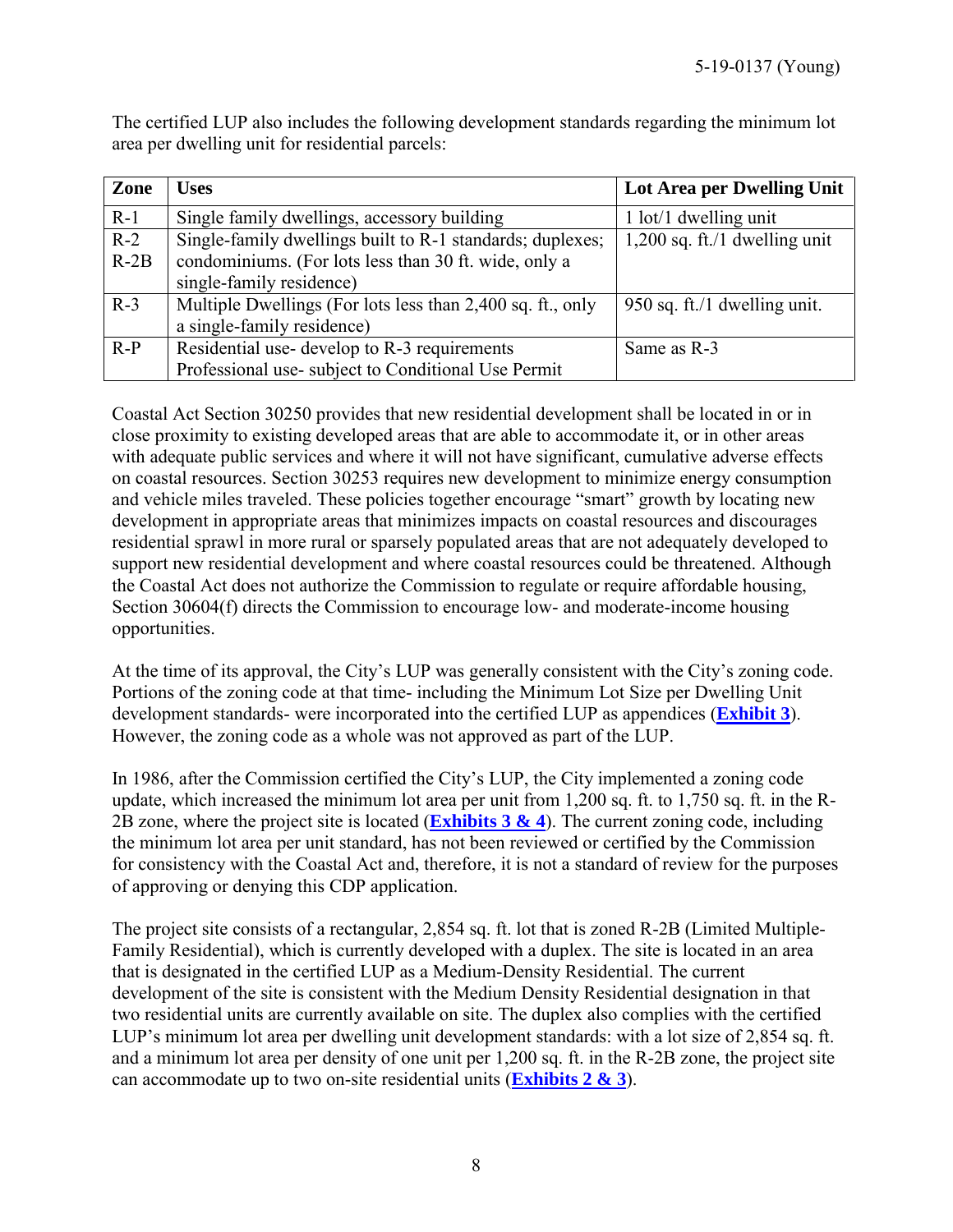In order to better understand the character of the neighborhood, the applicant submitted a list containing the APN, Lot Size, Existing Building Size, Existing Number of Units, Existing Number of Bedrooms, Year Existing Building Constructed, and the Zoning Designation for each residential property within a 200 ft. radius of the project site (**[Exhibit 6](https://documents.coastal.ca.gov/reports/2019/9/Th19c/Th19c-9-2019-exhibits.pdf)**). The information is also useful to analyze the potential effect of the City's 1986 uncertified change to the zoning ordinance.

The following analysis is based on the surrounding property information provided by the applicant:

- There are 61 properties within 200 ft. of the subject site.
- All 61 properties have the same R-2B zoning classification as the subject site.
- 23 properties contain single-family residences, 27 of the properties are duplexes, 4 of the properties contain triplexes, and 7 properties contain four or more residential units.

| <b>Properties within 200</b><br>ft. of Subject Site | <b>Single Family</b> | <b>Duplex</b> | <b>Triplex</b> | 4+<br><b>Units</b> |
|-----------------------------------------------------|----------------------|---------------|----------------|--------------------|
| 61                                                  | フコ                   |               |                |                    |

- As explained above, on properties zoned R-2B, such as the project site, the certified LUP requires a minimum lot area of 1,200 sq. ft. per dwelling unit. Thus, a duplex can be constructed consistent with the LUP on properties that are larger than 2,400 sq. ft.
- The City's uncertified 1986 changes to the zoning code increase the minimum lot area per dwelling unit to 1,750 sq. ft. Thus, a duplex would only be allowed on lots larger than 3,500 sq. ft. consistent with the City's *uncertified* zoning code requirement.
- There are 38 properties within 200 ft. of the subject site that are currently developed with a multi-family structure.
- Within 200 ft. of the site, there are no lots smaller than 2,400 sq. ft. with an existing duplex or triplex.
- There are 30 properties with existing multi-family structures on properties with lot areas between 2,400 sq. ft. and 3.500 sq. ft. that would be allowed to redevelop the property with a duplex consistent with the certified LUP, but prohibited from redeveloping the property under the City's *uncertified* zoning code requirement.
- The remaining eight properties with an existing multi-family structure have lots larger than 3,500 sq. ft. and would therefore be allowed to redevelop the property with a duplex consistent with the certified LUP and the City's *uncertified* zoning code requirement.

| <b>Properties within</b><br>200 ft. of Subject<br><b>Site with Existing</b><br><b>Multi-Family</b><br><b>Structure</b> | Lot Area Less than 2,400<br>sq. ft. with Existing Multi-<br><b>Family Structure</b> | Lot Area Between 2,400<br>sq. ft. and 3,500 sq. ft.<br>with Existing Multi-<br><b>Family Structure</b> | Lot Area Greater than<br>3,500 sq. ft. with<br><b>Existing with Multi-</b><br><b>Family Structure</b> |
|------------------------------------------------------------------------------------------------------------------------|-------------------------------------------------------------------------------------|--------------------------------------------------------------------------------------------------------|-------------------------------------------------------------------------------------------------------|
| 38                                                                                                                     |                                                                                     | 30                                                                                                     |                                                                                                       |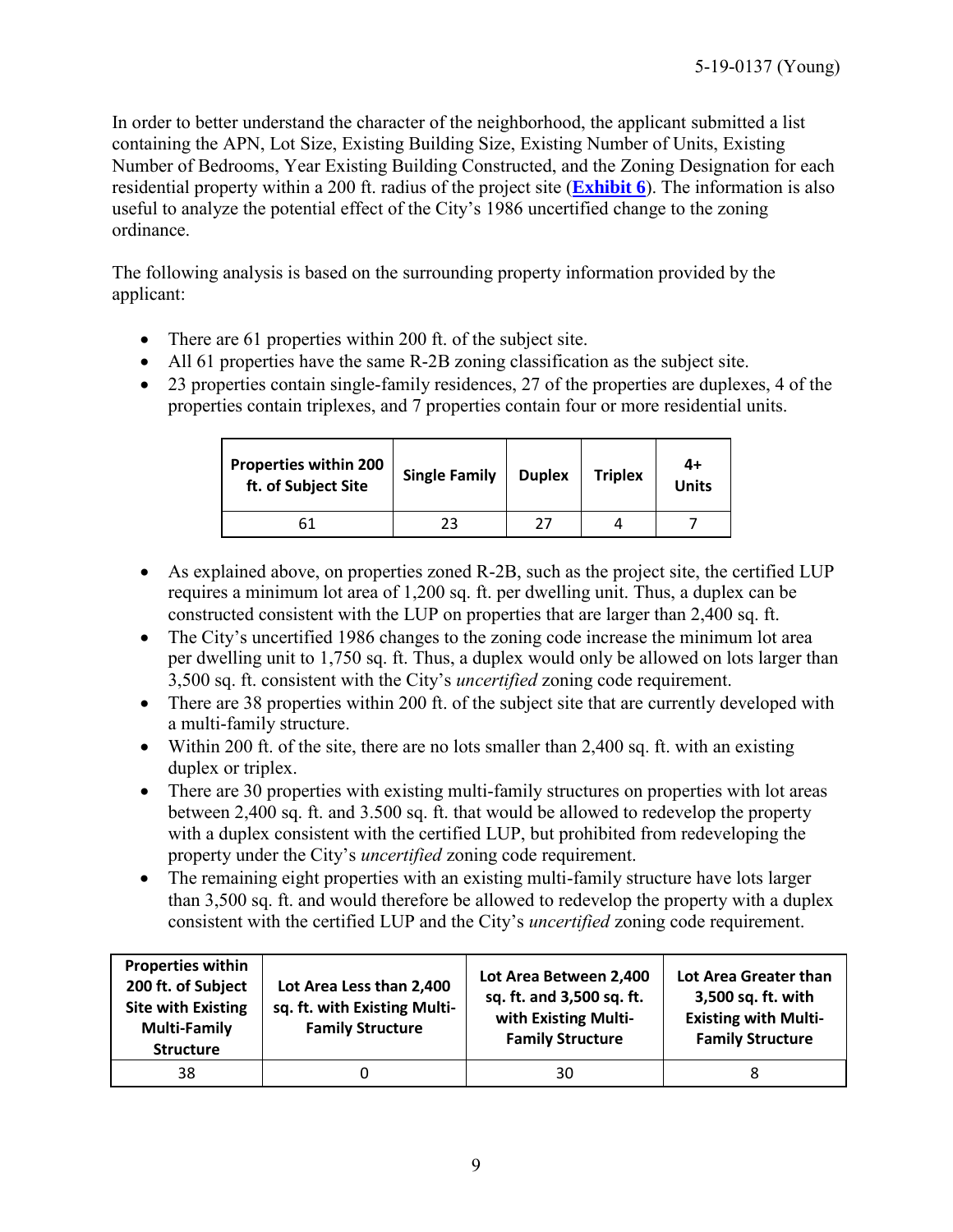The City also approved an ADU ordinance in 2018 that prohibits the construction of ADUs or Junior ADUs (JADUs) on lots less than 4,000 sq. ft. and limits ADUs to lots zoned for residential use, with the exception of the mobile home park zone (**[Exhibit 7](https://documents.coastal.ca.gov/reports/2019/9/Th19c/Th19c-9-2019-exhibits.pdf)**). The minimum lot size requirement severely restricts opportunities to construct an ADU or a JADU on residential lots within the City's coastal zone, limiting opportunities to increase housing density, which could frustrate the LUP's requirement to maintain existing housing stock. If the City does prevent the redevelopment of existing duplexes on R-2B-zoned lots due to the City's current minimum lot size requirements (which have not been certified by the Commission), many of the lots within the City's coastal zone area would not have the option to develop even a small JADU within a single-family residence to mitigate the loss of an existing housing unit. Nevertheless, similar to the City's current zoning code, the ADU ordinance has not been certified by the Commission. It is not the standard of review and should not be used to determine a project's consistency with the Coastal Act for the purposes of approving or denying a CDP application.

 $\bullet$  Of the 61 properties within 200 ft. of the subject site, only five are larger than 4,000 sq. ft. (three sites with existing single-family residence, one site with existing duplex, and one site with existing 8-unit building). Thus, the City's uncertified ADU ordinance would prohibit construction of an ADU on 20 of the 23 properties with an existing single-family residence and would prohibit construction of an ADU on 30 of the 31 properties, including the subject, with an existing multi-family structure if redeveloped with a singlefamily residence.

| <b>Existing Use</b> | Lot Area Less than<br>4,000 sq. ft. | Lot Area Greater than<br>4,000 sq. ft. |
|---------------------|-------------------------------------|----------------------------------------|
| Single-Family       | 20                                  |                                        |
| <b>Duplex</b>       | 26                                  |                                        |
| <b>Triplex</b>      |                                     |                                        |
| Four $+$            |                                     |                                        |

The certified LUP identifies the preservation of existing housing stock as an important objective. Furthermore, the LUP also states the need to continue the *current* mix of low, moderate, and high housing densities (refer to LUP Sections IV.B and IV.C above). After certification of the LUP, however, the City made changes to its local planning documents that appear to be reducing, rather than preserving, existing housing stock in the coastal zone by restricting opportunities to construct duplexes and other multi-family residences, which is inconsistent with the certified LUP. Indeed, there is an apparent trend of development in Hermosa Beach of converting multi-family residential developments into single-family homes. Over the past decade in Hermosa Beach, the Commission approved 62 projects that reduced the number of housing units and 16 projects that increased the number of housing units, resulting in a net loss of approximately 54 housing units in the Coastal Zone (**[Exhibit 9](https://documents.coastal.ca.gov/reports/2019/9/Th19c/Th19c-9-2019-exhibits.pdf)**). The number of lost housing units over the past ten years peaked in 2017, with a net loss of 15 Coastal Zone units (Ref: Chart 1). Many of the Commission's past decisions did not look at the cumulative impacts of loss of housing density in coastal areas or the importance of concentrating development in areas capable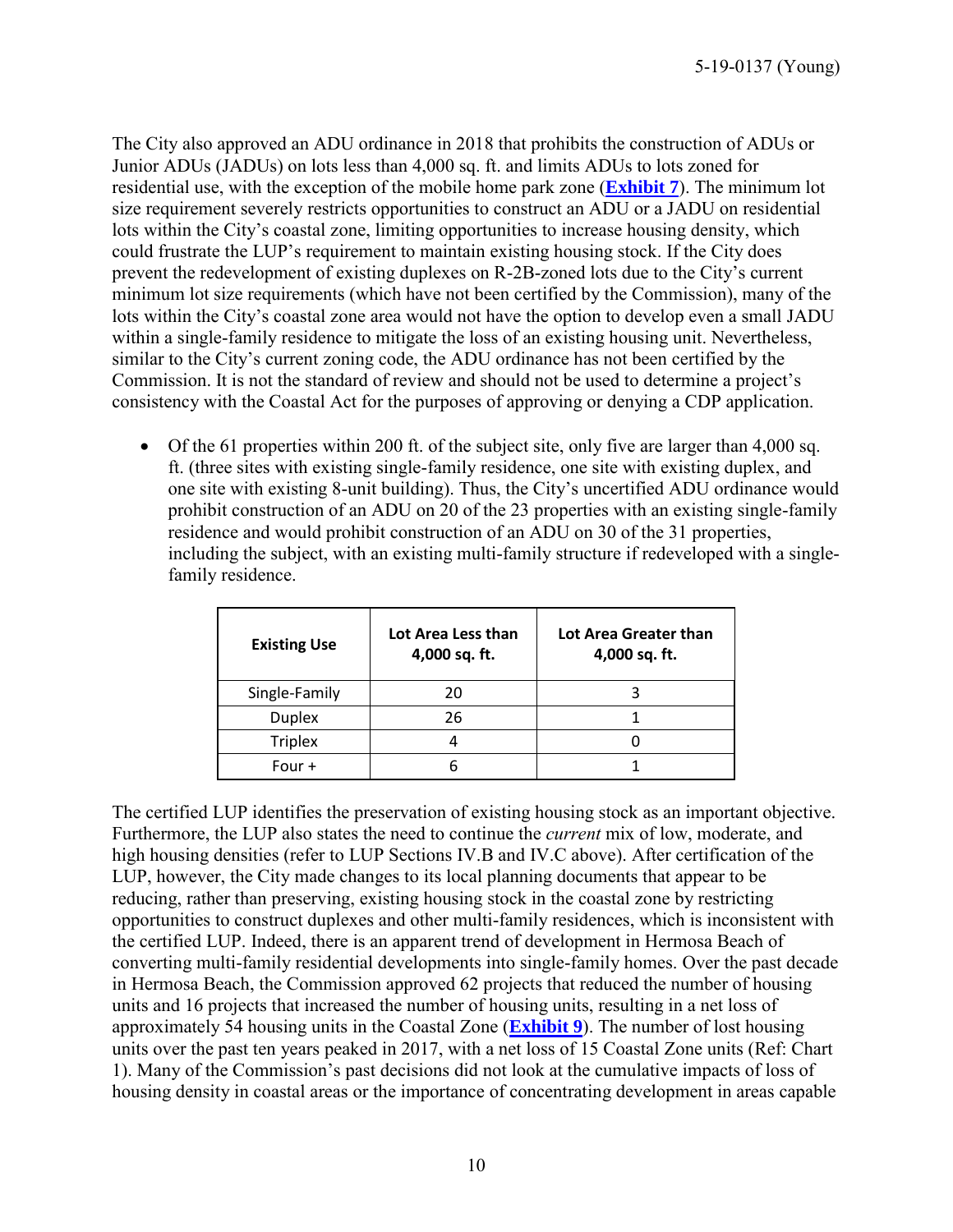of supporting it for purposes of protecting coastal resources on a broader scale. In response to California's persisting housing crisis, however, the Commission has become increasingly concerned about the cumulative impacts of development trends that reduce housing density and increase development pressure in other, potentially sensitive or hazardous areas in the coastal zone $1$ 



Chart 1: See **[Exhibit 9](https://documents.coastal.ca.gov/reports/2019/9/Th19c/Th19c-9-2019-exhibits.pdf)** for source data

Section 30250 of the Coastal Act requires new development to be sited in existing developed areas where it can be accommodated without adverse cumulative impacts to coastal resources. Section 30253(d) requires new development to minimize energy consumption and vehicle miles traveled. Concentrating development in existing developed areas provides more opportunities for people to live near places they work and recreate, such as the beach, and, thereby, reduces impacts to coastal resources. Impacts to roads and vehicle miles traveled would be reduced by having a more intense stock of housing located closer to employment and recreational opportunities within the coastal zone. Also, by having a higher density in an existing developed area, more people are placed in a shared location encouraging the utility of public transit service, which further aids in reducing the number of cars on streets, thus reducing impacts to coastal resources and public access. Siting dense development in urbanized areas reduces urban sprawl, and furthermore reduces the pressure to extend development into adjacent undeveloped areas, which may contain sensitive coastal resources, such as the nearby Santa Monica Mountains.

 $\overline{a}$ <sup>1</sup> Refer to the staff report for CDP Application No. 5-18-0380 (S.M. Star, LLC)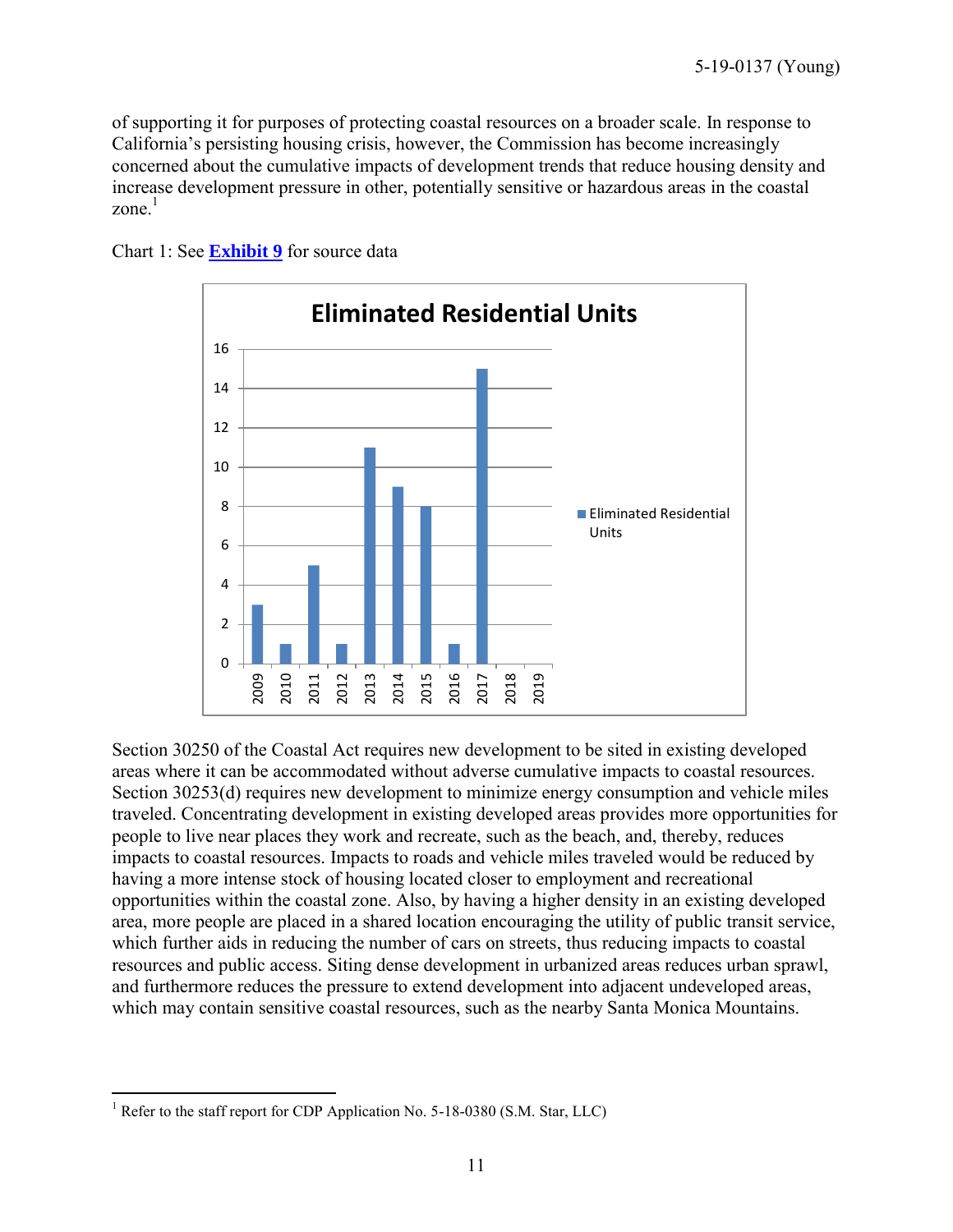Maintaining the existing housing density or even increasing the housing density in areas with a public multi-modal transit system will help to reduce greenhouse gases that contribute to climate change and sea level rise. The project site is located in a dense, residentially-zoned area where numerous residential opportunities are available. Grocery stores, shops, restaurants, and entertainment facilities are located within  $\frac{1}{2}$  a mi. of the subject property, and can easily be accessed by walking, taking local buses, or by bicycle. In terms of regional public transit, the project site is located approximately 500 ft. (an approximately three minute walk) from a bus stop on the intersection of Hermosa Avenue and 16th Street. This bus stop is served by the Beach Cities Transit 109 line, which connects the three "Beach Cities (Redondo Beach, Hermosa Beach, and Manhattan Beach)" to El Segundo and LAX. The project site is also located 0.2 mi. (an approximately five minute walk) from the closest Commuter Express 438 bus stop, located at the intersection of Hermosa Avenue and 19<sup>th</sup> Street. The Commuter Express 438 Bus connects the South Bay Area to Downtown Los Angeles. Thus, the project site is located in an area that is appropriate to maintain density because it is located in an already densely developed area that contains a multi-modal transit system that connects to the greater Los Angeles region.

Although the loss of density at this location is rather minimal (the project would result in a loss of one unit), the cumulative effect of reduced housing densities in areas of Hermosa Beach able to accommodate it could unwittingly lead to increased pressure to develop housing in other areas that do not have adequate public transit and/or public services in the long run, thereby increasing reliance on automobiles resulting in the production of more greenhouse gases.

The City's LUP protects existing housing stock in Hermosa Beach and is consistent with the Coastal Act policies that encourage concentrating development in areas that can accommodate more dense development. In this case, the certified LUP allows up to two units on the project site and the area in which the site is located is an existing developed area where duplexes and other multi-family residences are common and is well-served by public transportation and other amenities. In addition, this project does not appear to be an isolated case; the pattern of development in Hermosa Beach involving conversion of duplexes and other multi-family residences to single-family homes means that the potential impacts to coastal resources from reducing housing density at this location, and in an area that is well-able to support it, are likely much more significant. Therefore, the proposed project, when viewed cumulatively with other similar projects in the area, as well as the City's uncertified development standards that prevent more dense development, is not consistent with Sections 30250 and 30253 of the Coastal Act or with the policies of the certified LUP.

#### **Coastal Hazards**

Section 30253 of the Coastal Act states, in part, that new development shall minimize risks to life and property in flood hazard areas. Concentrating residential development in appropriate areas has cumulative benefits for hazard avoidance. Maintaining housing density in areas predicted not to be subject to coastal flooding as a result of sea level rise increases the probability of assuring the stability and structural integrity of such development. On a broader scale, the overall practice of maintaining density in locations at reduced risks from sea level rise will have the net effect of maintaining housing stock that is relatively safe from hazards and will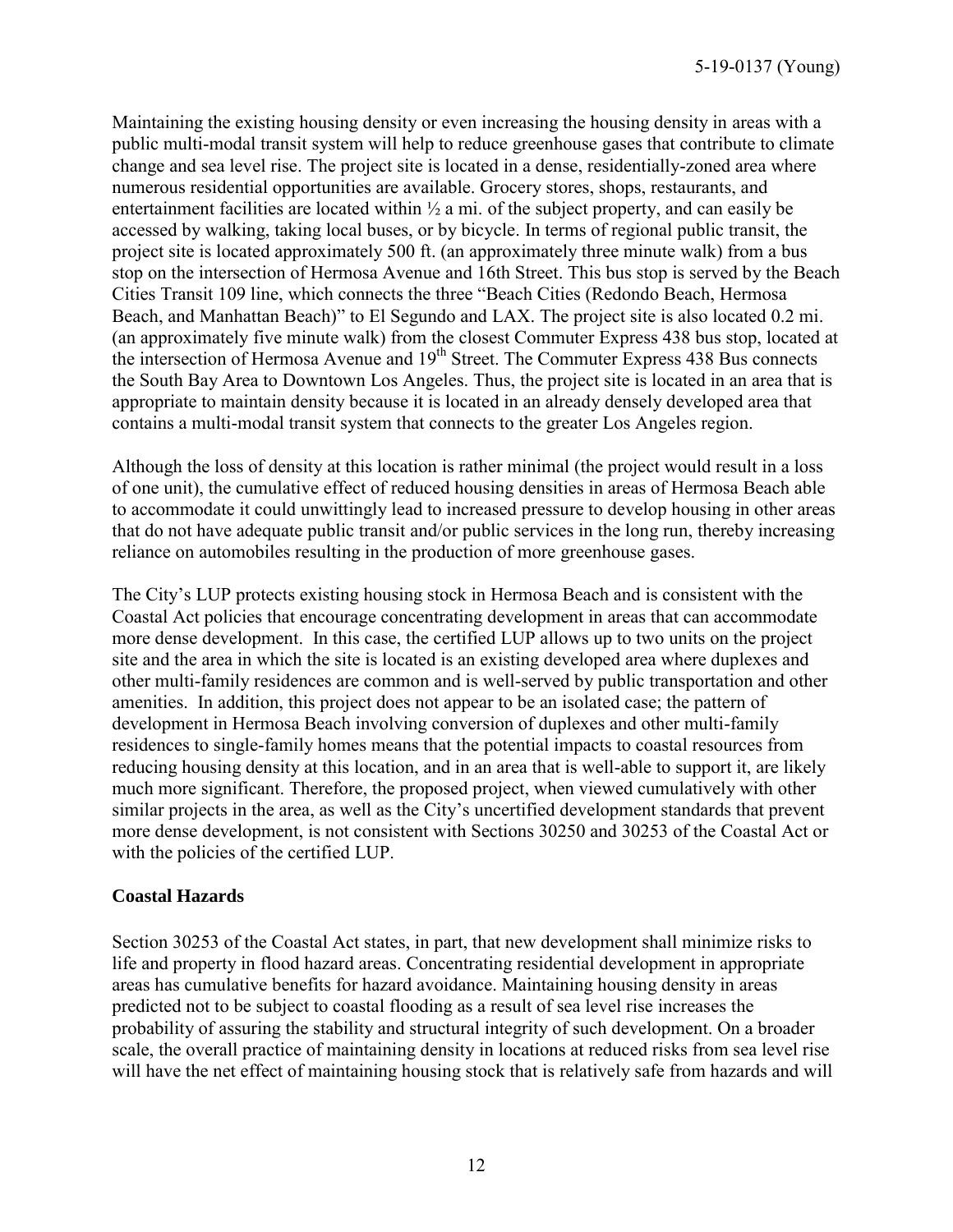relieve long-term development pressure in unsafe areas, thus carrying out the hazard policies of Section 30253 on a community-scale.

Additionally, maintaining development in areas that are less likely to be affected by coastal hazards facilitates the protection of coastal resources. As sea levels rise, beaches trapped between the rising seas and the first line of development could be threatened. Often, the first line of development impedes the ability of the beach to naturally migrate inland over time and reduces the sources of sand supply created by erosion that contribute to beach accretion. This process is commonly referred to as "coastal squeeze," and leads to the narrowing and eventual loss of beaches and other shoreline habitats.

The loss of beach area from coastal squeeze represents a loss of many coastal resources protected by the Coastal Act, including public access, recreational opportunities and associated economic benefits, habitats and marine resources, scenic and visual qualities of coastal communities. Coastal squeeze also presents challenges for carrying out the public trust doctrine, and presents a significant environmental justice issue if the general public loses its ability to access the shore. By maintaining density in safe locations, development pressure along the shoreline could be lessened, making the implementation of solutions to coastal squeeze (i.e., adaptation planning to relocate development to less vulnerable locations inland) more feasible in the long term. It would also increase the likelihood of successful preservation of coastal resources associated with the beach, consistent with Sections 30210, 30220, 30240(b), 30251 of the Coastal Act, and uphold statewide and local goals relating to environmental justice, consistent with Section 30013 of the Coastal Act. Therefore, in sum, the preservation of density at the location of this subject CDP Application could help prevent land use pressures that exacerbate sea level rise impacts and the loss of coastal resources.

The project site is located between the sea and the first public road (approximately 300 ft. inland from the beach) in a developed residential neighborhood north of the Hermosa Beach Pier. Because the project site is not located at the first line of development adjacent to the beach, a coastal hazards survey was not submitted for the proposed project. Nevertheless, Commission staff utilized the USGS Coastal Storm Modeling System (CoSMoS) and guidance from the Commission's Sea-Level Rise policy document and the 2018 Ocean Protection Council (OPC)'s Sea-Level Rise document to analyze the project site's vulnerability to coastal hazards, including coastal flooding, wave uprush, and erosion.

On November 7, 2018, the Commission adopted a science update to its Sea-Level Rise Policy Guidance. This document provides interpretive guidelines to ensure that projects are designed and built in a way that minimizes sea-level rise risks to the development and avoids related impacts to coastal resources, consistent with Coastal Act Section 30253. These guidelines state, "to comply with Coastal Act Section 30253 or the equivalent LCP section, projects will need to be planned, located, designed, and engineered for the changing water levels and associated impacts that might occur over the life of the development."

In order to analyze the project site for sea level rise impacts, staff first followed the methodology outlined in the OPC's 2018 Sea-Level Rise document to establish a projected sea level range for the new development. The 2018 OPC guidance uses NOAA tide gauges, a projected project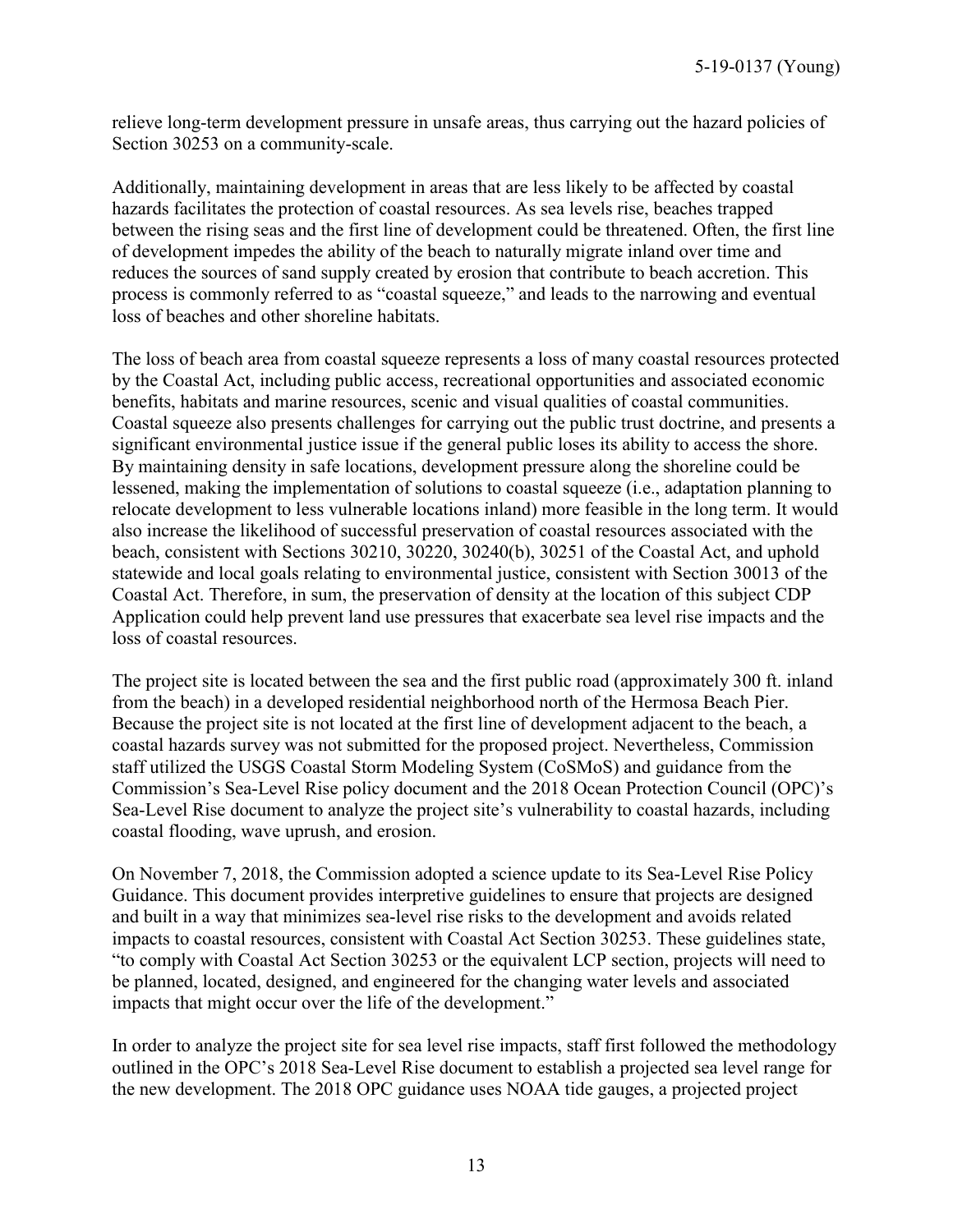lifespan, and risk aversion scenario to estimate a sea level rise range. The sea level rise analysis assumed a 75-year projected lifespan for the project, consistent with the Commission's Sea-Level Rise Policy Guidance for residential development. According to the 2018 OPC update, the projected sea level rise range for the project site is tied to the Santa Monica NOAA Tide Gauge. This tide gauge estimates a range between 5.5 and 6.8 ft. of sea level rise by 2100 (which falls within the 75-year projected lifespan for the project). With regard to the risk-aversion scenario, both the Commission's Sea-Level Rise Policy Guidance and the OPC documents recommend a medium-high risk scenario for residential developments. Under a 75-year projected lifespan, a medium-high risk scenario, and the project's location near the Santa Monica NOAA tide gauge, staff estimated 6.8 ft. of sea level rise within the project vicinity.

Using the sea level rise estimates listed above, staff used CoSMoS to analyze the project site's vulnerability to sea level rise impacts. Staff ran the CoSMoS model using a 6.6 ft. sea level rise scenario (the closest available option that was within the determined sea level range) and a 100 year storm scenario to represent the worst-case scenario. Under an estimated 6.6 ft. sea level rise and 100-yr. storm scenario, the project site is not anticipated to be subject to inundation due to coastal flooding or wave uprush. In addition, the project site is not anticipated to be subject to coastal erosion due to the project's location inland of the beach. Therefore, the project site is predicted to be relatively safe from coastal hazards, especially compared to ocean-fronting development. Thus, the construction of residential development at this location (including the applicant's proposed single-family residence) would not raise coastal hazards issues and could be found consistent with section 30253 of the Coastal Act. In addition, for purposes of section 30250, it is appropriate to maintain housing density (i.e. a duplex) at the project site.

#### **Community Character**

The surrounding neighborhood is largely characterized by medium-density residences, which is consistent with the projected pattern of development in the R-2B zone. Although the construction of a new single-family residence on the project site would not necessarily be inconsistent with the community character of the area, the character of the neighborhood is clearly defined by a majority of multi-family residences. The existing duplex on the project site is appropriate development in this location and consistent with Section 30251 of the Coastal Act because it is consistent with the certified LUP and compatible with the character of the surrounding area. Overall, the multi-family character of the neighborhood supports the maintenance of existing housing units, consistent with Coastal Act Sections 30250 and 30253 with regard to siting development in areas that can accommodate it.

## **Environmental Justice and Affordable Housing**

Approval of the project raises potential environmental justice issues. Section 30604(h) states: "When acting on a coastal development permit, the issuing agency, or the commission on appeal, may consider environmental justice, or the equitable distribution of environmental benefits throughout the state."<sup>2</sup> The Commission adopted an environmental justice policy in March 2019

 $\overline{a}$ <sup>2</sup> Government Code Section 65040.12(e) defines environmental justice as "the fair treatment of people of all races, cultures, and incomes with respect to the development, adoption, implementation, and enforcement of environmental laws, regulations, and policies."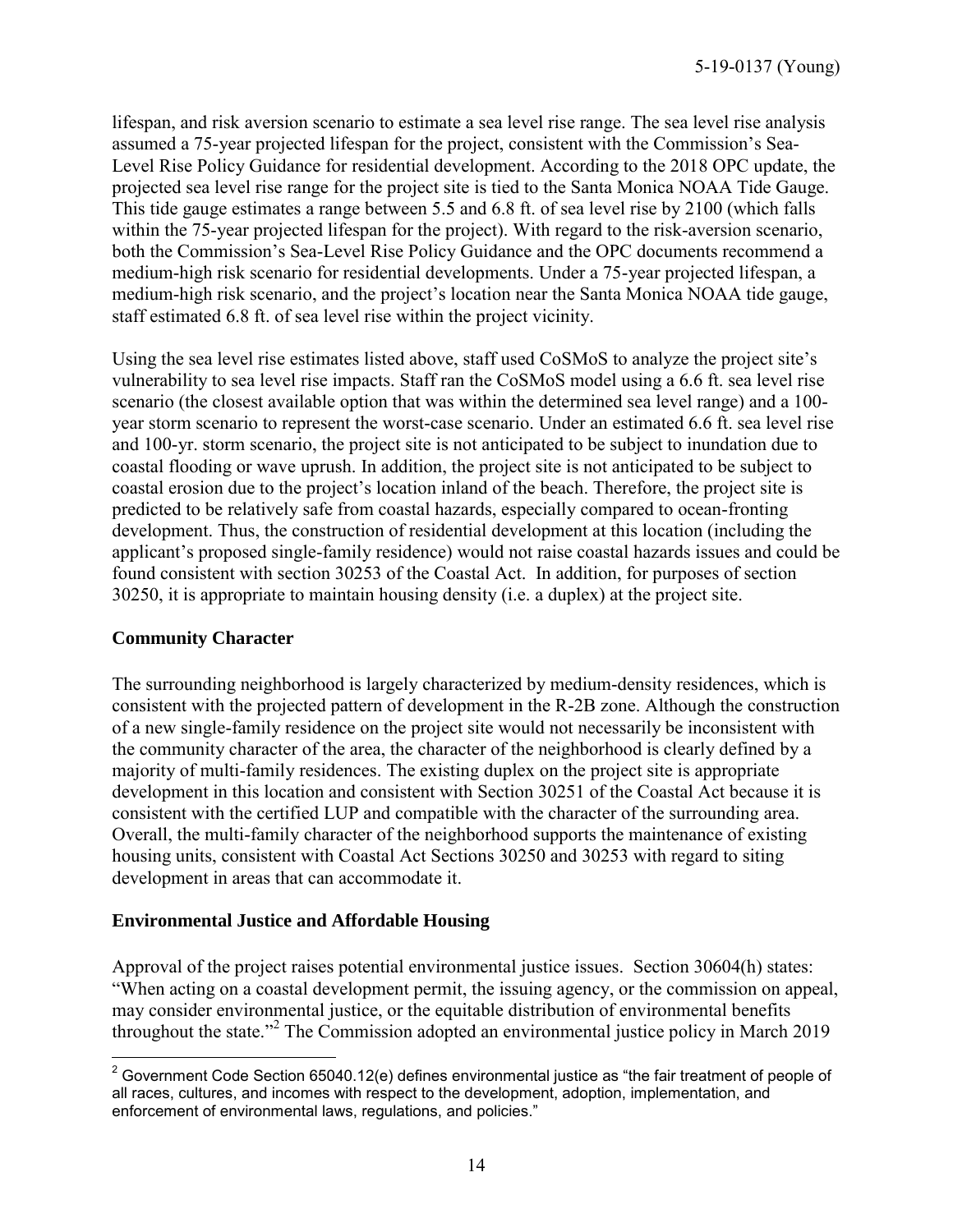committing to consider environmental justice principles, consistent with Coastal Act policies, in the agency's decision-making process. In approving the policy, the Commission recognized the history of discriminatory housing policies in the state and its impact on coastal communities, finding that:

*The Commission recognizes that the elimination of affordable residential neighborhoods has pushed low-income Californians and communities of color further from the coast, limiting access for communities already facing disparities with respect to coastal access and may contribute to an increase in individuals experiencing homelessness.* 

Policies, such as the uncertified ordinances adopted by the City of Hermosa Beach, that reduce or limit housing density in popular coastal areas such as Hermosa Beach have the effect of limiting housing opportunities in highly desirable coastal areas, resulting in fewer larger, but more expensive, homes that a smaller segment of the population are able to afford. Allowing such trends in development to go unchecked could effectively allocate the many environmental benefits associated with living near the coast—such as the ability to walk to the beach or swim in the ocean on any given day—to the wealthiest segments of society, which would *not* result in the "equitable distribution of environmental benefits throughout the state."

Although the Commission does not have authority to require or regulate affordable housing, Section 30604(f) of the Coastal Act directs the Commission to *encourage* low- and moderateincome housing opportunities in the coastal zone. It is difficult to predict exactly how housing affordability in Hermosa Beach would be impacted by approval of the proposed project; however, the loss of housing supply on a broader scale is generally associated with increases in housing costs. Denying the project, as recommended by staff, would not be inconsistent with direction in the Coastal Act to encourage affordable housing opportunities. However, long-term planning for concentration of development and encouragement of affordable housing should be done through a City's LCP, as it is more difficult to do in a meaningful way on a project-byproject basis. This issue is further discussed below.

#### **Conclusion**

In this case, the proposed project is not consistent with Sections 30250 and 30253 of the Coastal Act because the project, when viewed cumulatively with other similar projects in the area, does not concentrate development in appropriate areas that can accommodate more dense development and that would minimize cumulative impacts to coastal resources. The neighborhood in which the project site is located is designated in the certified LUP as a Medium-Density Residential Zone, and is largely made up of multi-family residences that contain between two to four residential units per lot. The project site is well-served by public transportation and other amenities, and is not located in an area that is subject to coastal hazards. The certified LUP identifies the maintenance of the existing housing stock as a primary goal, and further contains minimum lot size per dwelling unit development standards that allow two units on the subject site. The City, however, made changes to the zoning code (including the minimum lot size per dwelling unit standards) that were not reviewed or certified by the Commission for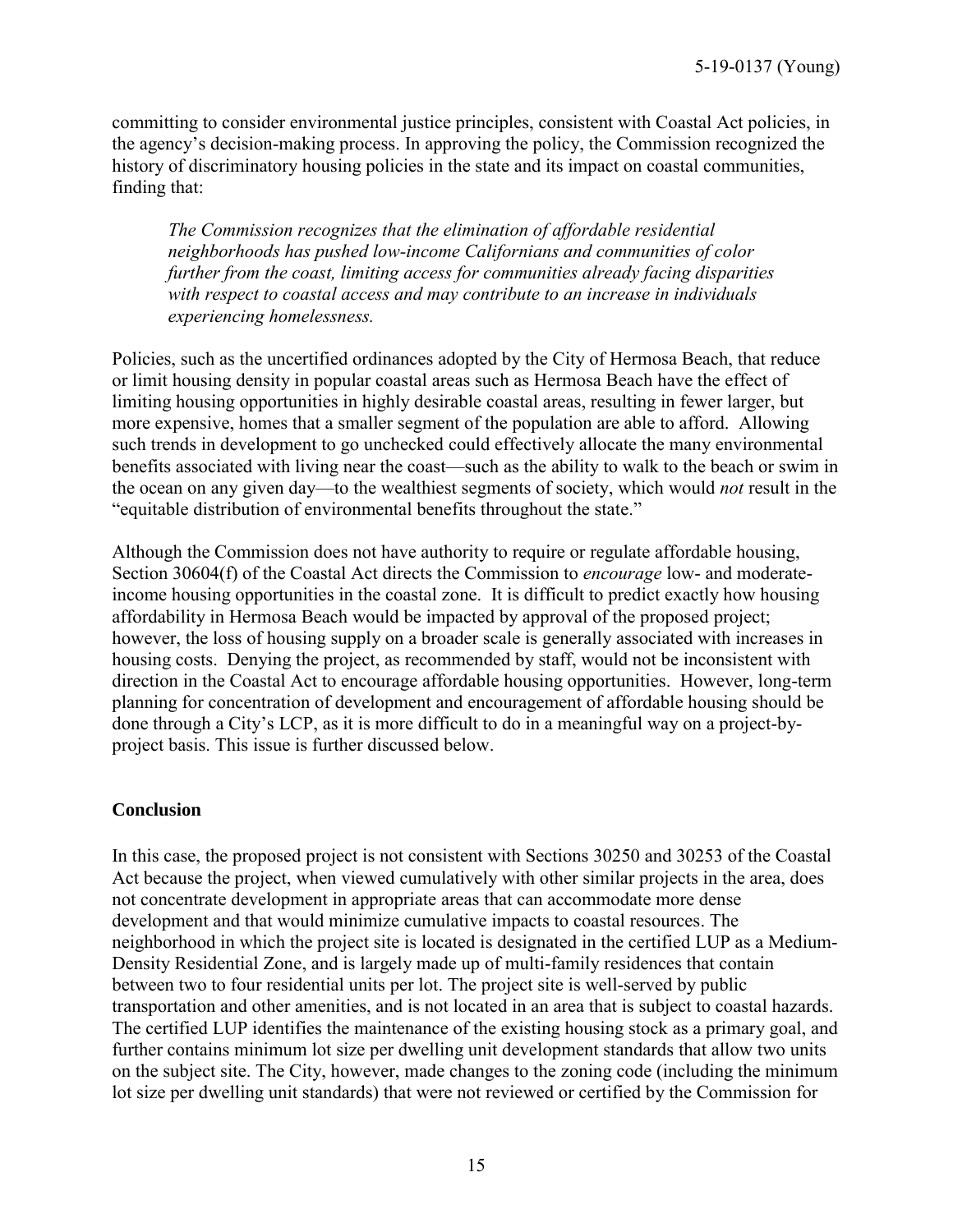consistency with the Coastal Act. Under the City's current uncertified zoning code, only one unit could be developed on the site. However the standard of review for a CDP is the Coastal Act and the certified LUP is used as guidance, not the City's uncertified zoning code. For similar reasons, approval of the project would frustrate policies in the certified LUP designed to maintain existing housing stock and diversified housing options. Therefore, the project could prejudice the ability of the City to develop an LCP that is consistent with the Coastal Act. For the reasons stated above, the project is not consistent with Section 30250 or 30253 of the Coastal Act.

## <span id="page-15-0"></span>**C. PUBLIC ACCESS**

Section 30210 of the Coastal Act states:

*In carrying out the requirement of Section 4 of Article X of the California Constitution, maximum access, which shall be conspicuously posted, and recreational opportunities shall be provided for all the people consistent with public safety needs and the need to protect public rights, rights of private property owners, and natural resource areas from overuse*.

Section 30211 of the Coastal Act states:

*Development shall not interfere with the public's right of access to the sea where acquired through use or legislative authorization, including, but not limited to, the use of dry sand and rocky coastal beaches to the first line of terrestrial vegetation.* 

Section 30212 of the Coastal Act states, in pertinent part:

*(a) Public access from the nearest public roadway to the shoreline and along the coast shall be provided in new development projects except where:… (2) adequate access exists nearby, …*

The City of Hermosa Beach's certified LUP also contains relevant background and policy language:

*Section III. Parking Access Summary, Subsection A states:* 

*Statement of Philosophy* 

*To Preserve and increase, where feasible, residential, commercial, and general public parking within the Coastal Zone.* 

*Section III. Parking Access Summary, Subsection C.1. states, in part:* 

*Policy: That the City should not allow the elimination of existing on-street parking or offstreet parking spaces within the coastal zone. Future residential and commercial construction should provide the actual parking necessary to meet the demand generated*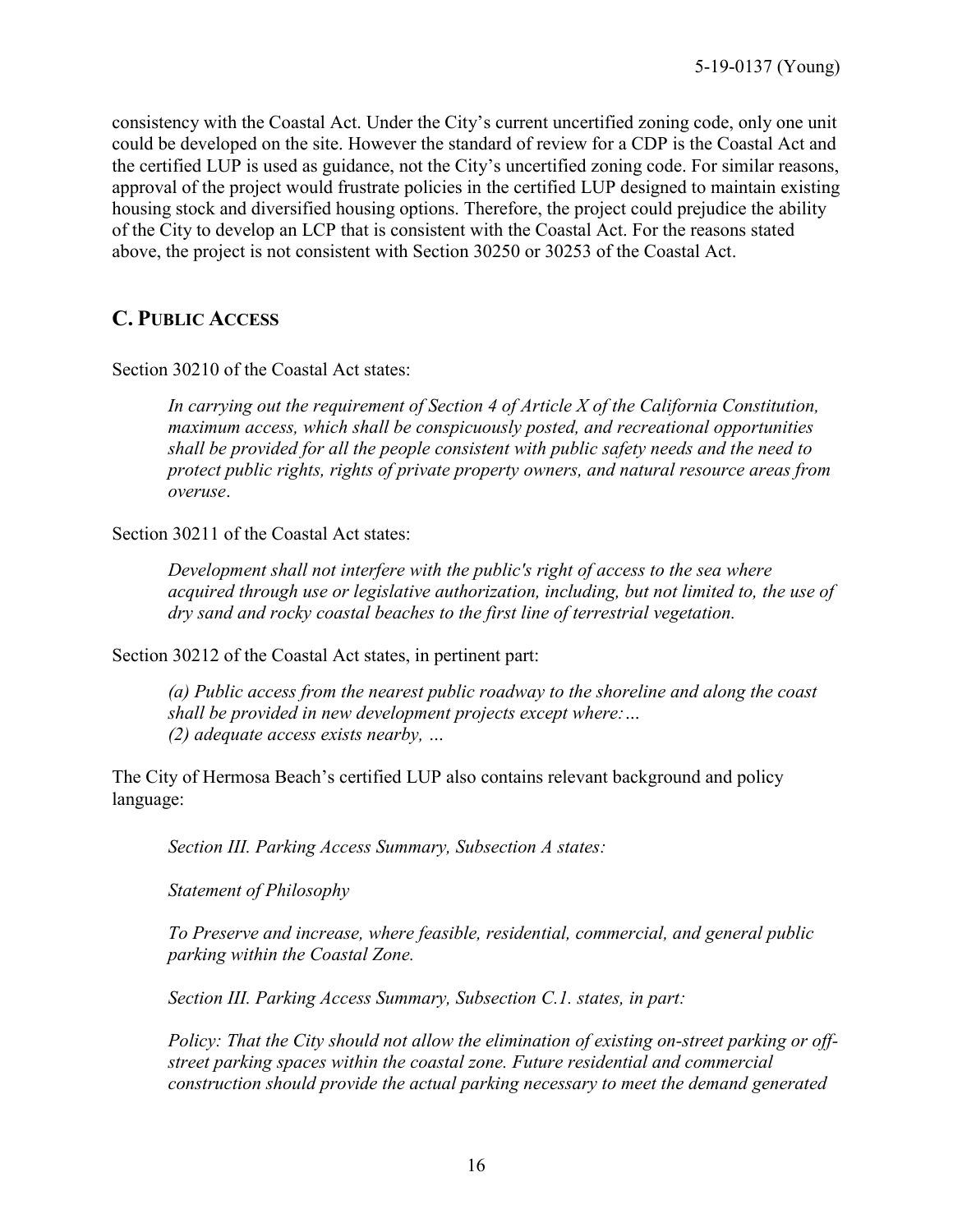5-19-0137 (Young)

The project site is located approximately 300 ft. inland from the beach between the sea and the first public road parallel to the sea. The development proposes three on-site parking spaces, all of which would be accessed from the alley on  $17<sup>th</sup>$  Court. Two spaces would be located in a garage and one off-street space would be located adjacent to the garage, consistent with the City's requirements for single family residences. Seventeenth Court currently prohibits public parking; therefore, the proposed project would not eliminate any existing *public* beach parking spaces in the project vicinity. The proposed project will result in the reduction of parking on the site from four spaces to three spaces. Available public parking in this area is highly constrained and reduction of existing on-site parking may adversely affect the availability of off-site public beach parking. However, if the existing duplex were replaced with a single family residence the parking demand would also likely be reduced. Thus, the proposed project can be found consistent with the Coastal Act and the certified LUP Public Access policies which require maximum public access to the coast be protected.

The project site is located adjacent to the  $17<sup>th</sup>$  Street walk-street, which stretches from Hermosa Boulevard on the eastern edge to The Strand on the western edge, and serves as a pedestrian coastal access walkway (**[Exhibit 8](https://documents.coastal.ca.gov/reports/2019/9/Th19c/Th19c-9-2019-exhibits.pdf)**). The project plans indicate that the proposed single-family residence would be set back five ft. from the front property line. The residence also plans to utilize an approximately 660 sq. ft. encroachment area that extends into the public right-of-way. The City of Hermosa Beach administers an encroachment permit program that allows residents to encroach into the public walk-way with a special encroachment permit. The applicant has provided evidence demonstrating a proof of enrollment in the City's encroachment permit program. The encroachment area is intended to be used as an open-space patio, with no permanent structures proposed to be erected within the area. The encroachment area does not extend onto the public walk-street. Overall, the proposed residence would observe a five-ft. setback from the front property line and an additional 22 ft. setback from the public right of way. The setback would be sufficient to provide a visible differentiation between the public walkway and private development, which would alleviate user conflicts in the area.

As proposed, the development conforms to Sections 30210, 30211, and 30212 of the Coastal Act. However, the proposed development is not consistent with the development policies found in Chapter 3 of the Coastal Act (as discussed above). Therefore, the project as proposed by the applicant must be denied.

## <span id="page-16-0"></span>**D. WATER QUALITY**

Section 30230 of the Coastal Act states:

*Marine resources shall be maintained, enhanced, and where feasible, restored. Special protection shall be given to areas and species of special biological or economic significance. Uses of the marine environment shall be carried out in a manner that will sustain the biological productivity of coastal waters and that will maintain healthy*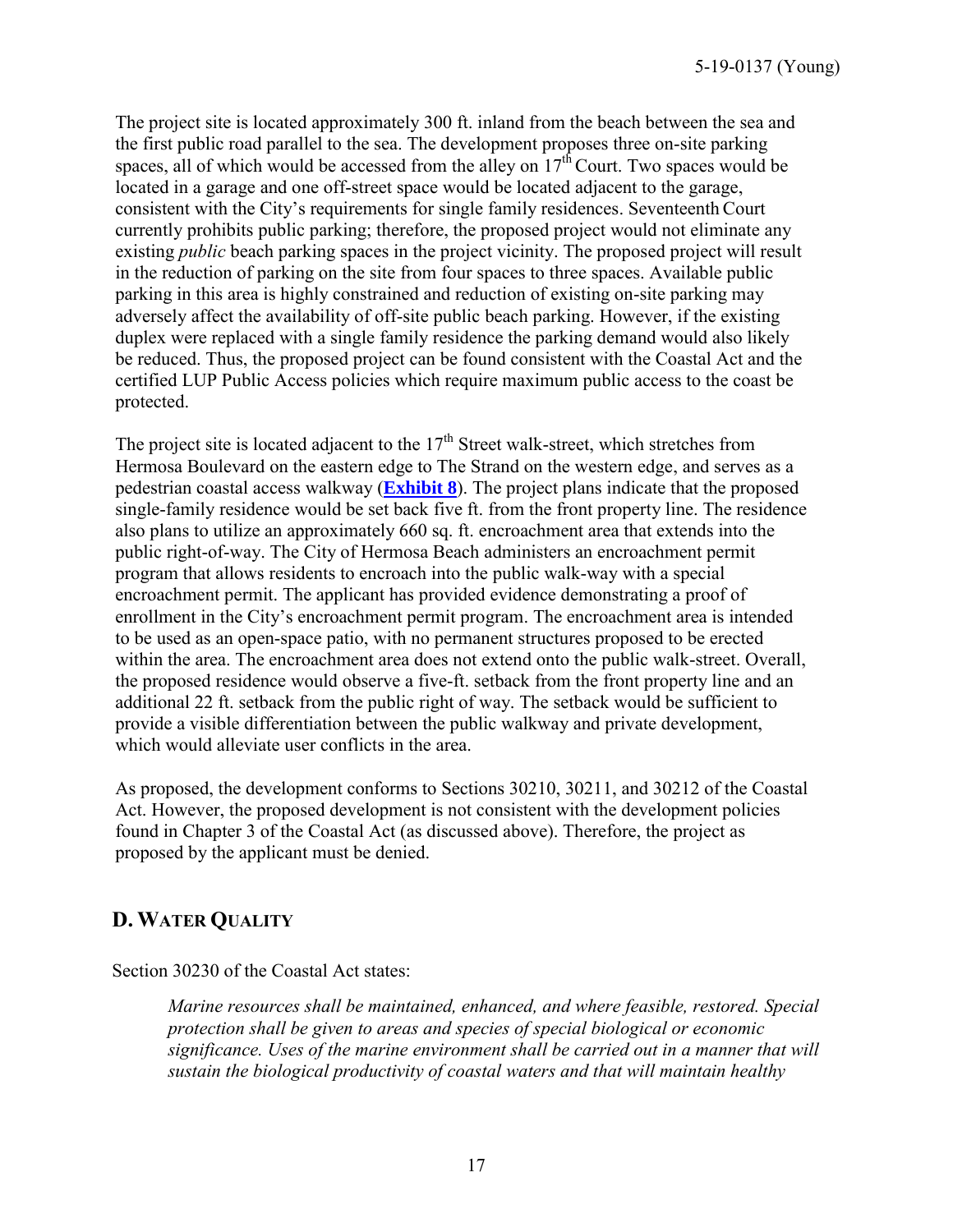*populations of all species of marine organisms adequate for long-term commercial, recreational, scientific, and educational purposes.* 

#### Section 30231 of the Coastal Act states:

*The biological productivity and the quality of coastal waters, streams, wetlands, estuaries, and lakes appropriate to maintain optimum populations of marine organisms and for the protection of human health shall be maintained and, where feasible, restored through, among other means, minimizing adverse effects of waste water discharges and entrainment, controlling runoff, preventing depletion of ground water supplies and substantial interference with surface water flow, encouraging waste water reclamation, maintaining natural vegetation buffer areas that protect riparian habitats, and minimizing alteration of natural streams.* 

#### Section 30232 of the Coastal Act states:

*Protection against the spillage of crude oil, gas, petroleum products, or hazardous substances shall be provided in relation to any development or transportation of such materials. Effective containment and cleanup facilities and procedures shall be provided for accidental spills that do occur.* 

## **Construction Impacts to Water Quality**

The above policies of the Coastal Act require protection of marine resources, including the protection of coastal waters by controlling runoff and preventing spillage of hazardous materials. Storage or placement of construction materials, debris, or waste in a location subject to erosion and dispersion or which may be discharged into coastal water via rain or wind would result in adverse impacts upon the marine environment that would reduce the biological productivity of coastal waters. For instance, construction debris entering coastal waters may cover and displace soft bottom habitat. Sediment discharged into coastal waters may cause turbidity, which can shade and reduce the productivity of foraging avian and marine species' ability to see food in the water column.

#### **Post-Construction Impacts to Water Quality**

The proposed project has the potential to adversely impact the water quality of the nearby Pacific Ocean. Much of the pollutants entering the ocean come from land-based development. The Commission finds that it is necessary to minimize to the extent feasible within its jurisdiction the cumulative adverse impacts on water quality resulting from incremental increases in impervious surface associated with additional development. In order to address post construction water quality impacts, the applicant has submitted a drainage and runoff control plan that minimizes impacts to water quality the proposed project may have after construction. Roof and surface runoff will be collected in roof gutters and a drainage system that is connected to an infiltration system designed to facilitate filtering and natural percolation. Overflow will be collected in a sump pump and directed to the public storm drain system. Surface runoff is also proposed to be captured in landscaped yards and permeable pavers that are to be located throughout the rear, front and side yards of the residence.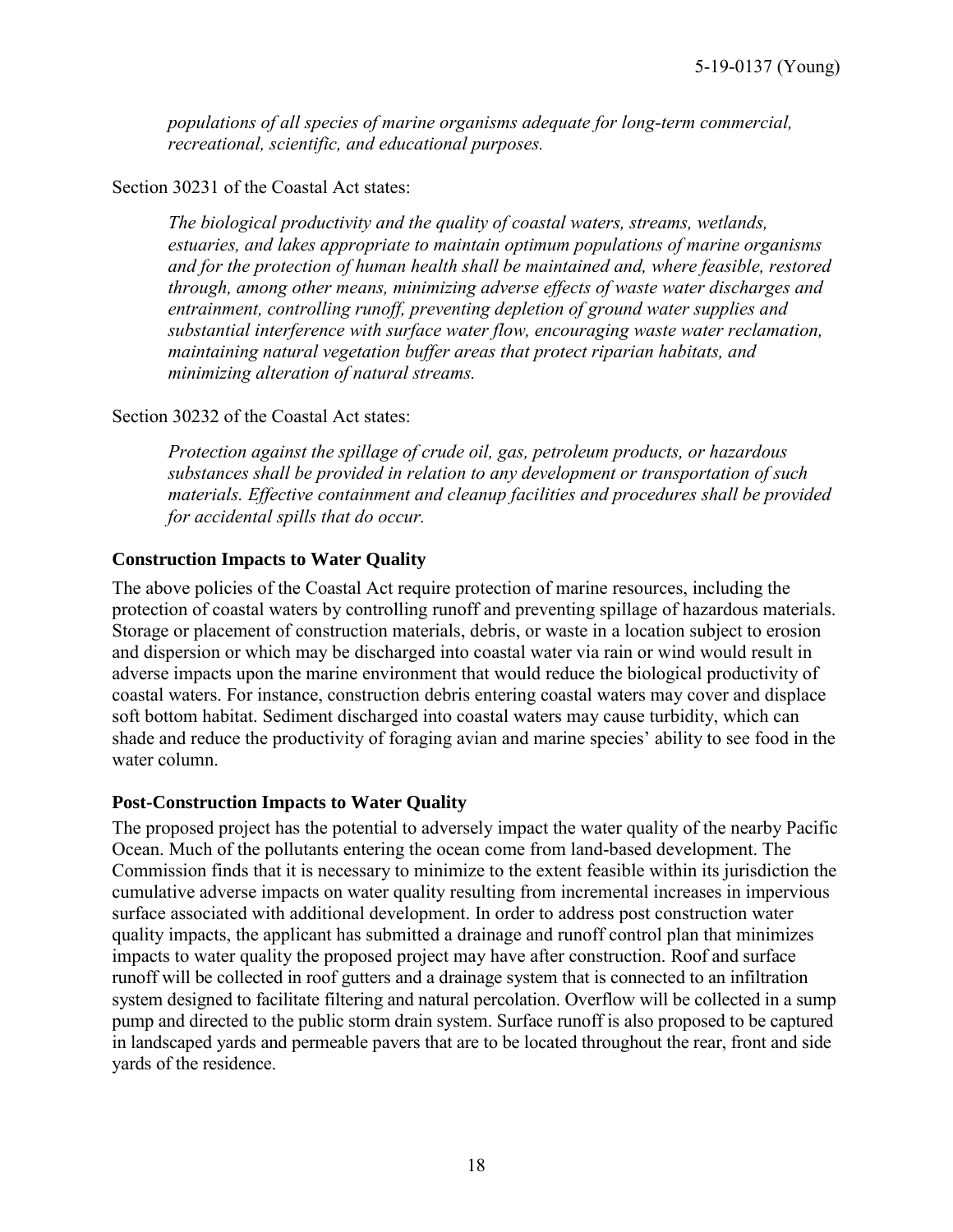For water conservation, any plants in the landscape plan shall be primarily drought tolerant to minimize the use of water (and preferably native to coastal Los Angeles County). The applicant has stated that landscaping will consist of low water use plants.

The Commission finds that the proposed project is consistent with Sections 30230, 30231 and 30232 of the Coastal Act regarding protection of marine resources and water quality. However, the Commission finds that the project, as proposed by the applicant, is inconsistent with the development policies found in Chapter 3 of the Coastal Act (as discussed above). Therefore, the project should be denied.

## <span id="page-18-0"></span>**E. LOCAL COASTAL PROGRAM**

Coastal Act Section 30604(a) states that, prior to certification of a local coastal program ("LCP"), a CDP can only be issued upon a finding that the proposed development is in conformity with Chapter 3 of the Act and that the permitted development will not prejudice the ability of the local government to prepare an LCP that is in conformity with Chapter 3. The LUP for Hermosa Beach was effectively certified on April 21, 1982; however, because Hermosa Beach does not have a certified LCP, the Coastal Act is the standard of review for this project.

As explained in more detail in the Development section of this report, the City's certified LUP requires a minimum of 1,200 sq. ft. of lot area per residential unit, which would allow for two residential units on this 2,854 sq. ft. lot. At the time of its approval, the LUP was generally consistent with the City's zoning code. However, the City subsequently updated their zoning code, without a parallel LCP amendment, to require a minimum of 1,750 sq. ft. of lot area per residential unit, which would prohibit the subject property owner from reconstructing a duplex on the site because it is smaller than 3,500 sq. ft. The City has not provided the Commission with an analysis of how the uncertified ADU restrictions would impact properties within the Coastal Zone. However, based solely on the 38 closest parcels to the subject site that are currently developed with a multi-family structure, the uncertified minimum lot area per dwelling unit standard would prohibit redevelopment with a duplex on 30 of the 38 parcels. Thus, at this time, it appears that the change to zoning code related to minimum lot area per dwelling unit is inconsistent with the certified LUP standards with regard to maintaining existing housing density.

The City's 2018 ADU zoning ordinance is also uncertified. As stated previously, the 4,000 sq. ft. minimum lot size requirement has the potential to severely restrict opportunities to construct an ADU on residential lots within the City's coastal zone. The City has not provided the Commission with an analysis of how the uncertified ADU restrictions would impact properties within the Coastal Zone. However, based solely on the 61 closest parcels to the subject site, the ADU minimum lot size requirement would prohibit an ADU on 56 of the 61 parcels. Thus, at this time, it appears that the uncertified zoning code ordinance is inconsistent with the LUP with regard to maintaining existing housing density.

In regards to this project specifically, the City relied on both the uncertified minimum lot area per dwelling unit zoning code standard (3,500 sq. ft. for two units) and the uncertified ADU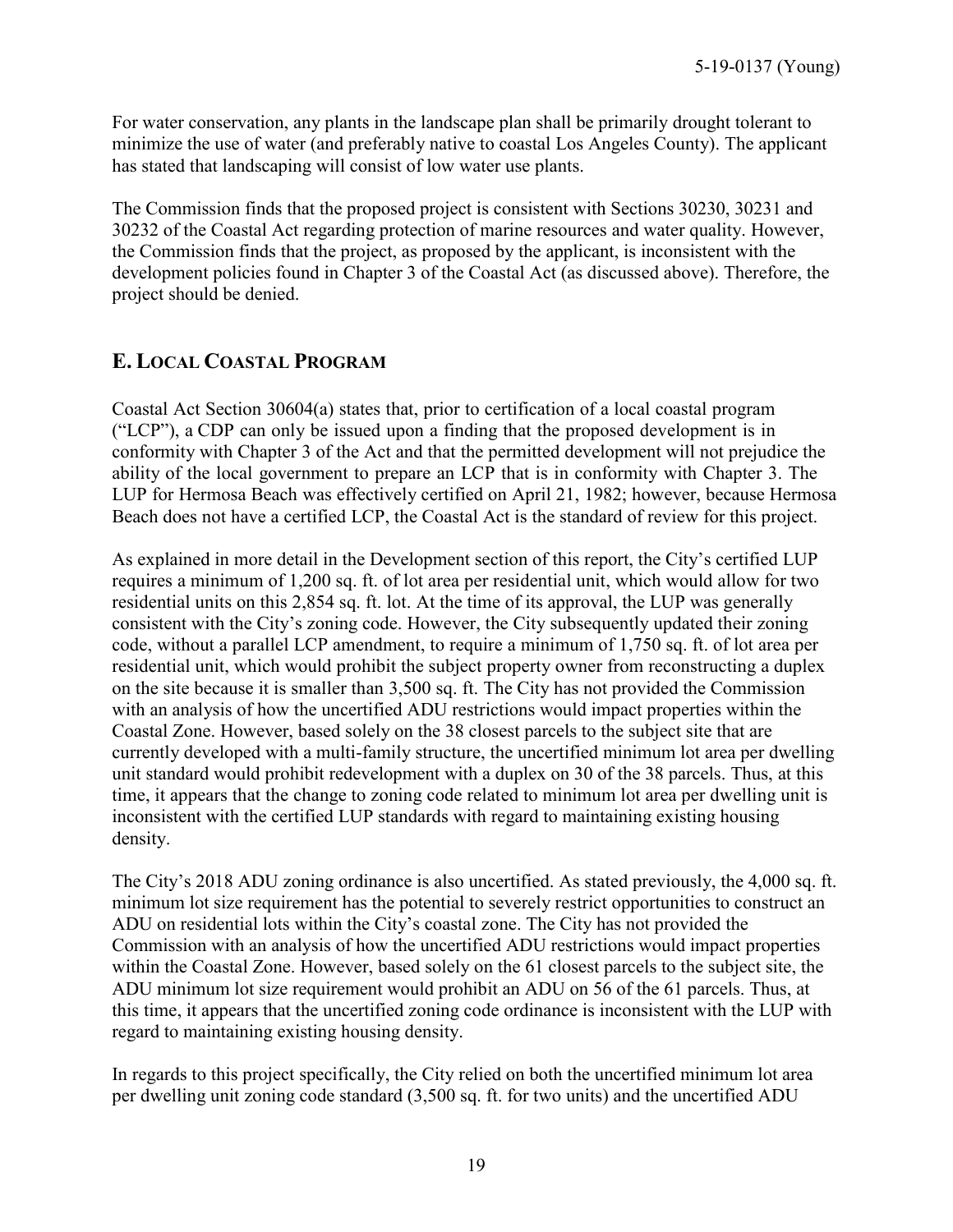ordinance minimum lot size standard (4,000 sq. ft.) to deny the applicants' request to construct an ADU or a second residential unit on the property, which is located in the coastal zone. Thus, the City incorrectly based the denial of an additional unit for this project on uncertified development standards which are inconsistent with the LUP.

In order to reconcile the discrepancies between the City's certified LUP and the City's uncertified zoning code, the City should submit a comprehensive LUP amendment. Long-term planning for concentration of development and encouragement of housing density and affordable housing should be done comprehensively through a City's LCP, as it is more difficult to do in a meaningful way on a project-by-project basis. However, until an LCP is developed that addresses the above-mentioned issues, the Commission must evaluate each project on a case-bycase basis to ensure that the project will not prejudice the ability for the City to develop an LCP that is consistent with the *Coastal Act*. If the City does not elect to submit an LUP amendment to address the inconsistency between the residential development standards found in the certified LUP and the City's zoning code, the City should not apply the uncertified zoning code policies to prohibit development in the coastal zone that has otherwise been found to be consistent with the Coastal Act.

In this case, the project, which proposes a reduction of existing residential units, is inconsistent with the certified LCP and could prejudice the ability for the City to develop an LCP that is consistent with the Coastal Act.

## <span id="page-19-0"></span>**F. ALTERNATIVES**

Denial of the proposed project will neither eliminate all economically beneficial or productive use of the applicant's property, nor unreasonably limit the owner's reasonable investment-backed expectations of significant economic value on the property. Alternatives to the proposed development exist. Among the possible alternative developments are the following (though this list is not intended to be, nor is it, comprehensive of all possible alternatives):

#### **1. No project**

The applicant could retain the existing detached duplex without structural renovations that would require a CDP. No changes to the existing site conditions would result from the "no project" alternative. The extent to which these units would be affordable is unclear, as the owner could choose to rent the units at market rate. However, if rented, the two units would provide more housing opportunities for more people as compared to one single-family residence. In addition, development would continue to be concentrated in an already developed area that is well-served by public transportation and public amenities and does not appear to be threatened by sea level rise, thus, avoiding adverse impacts to coastal resources.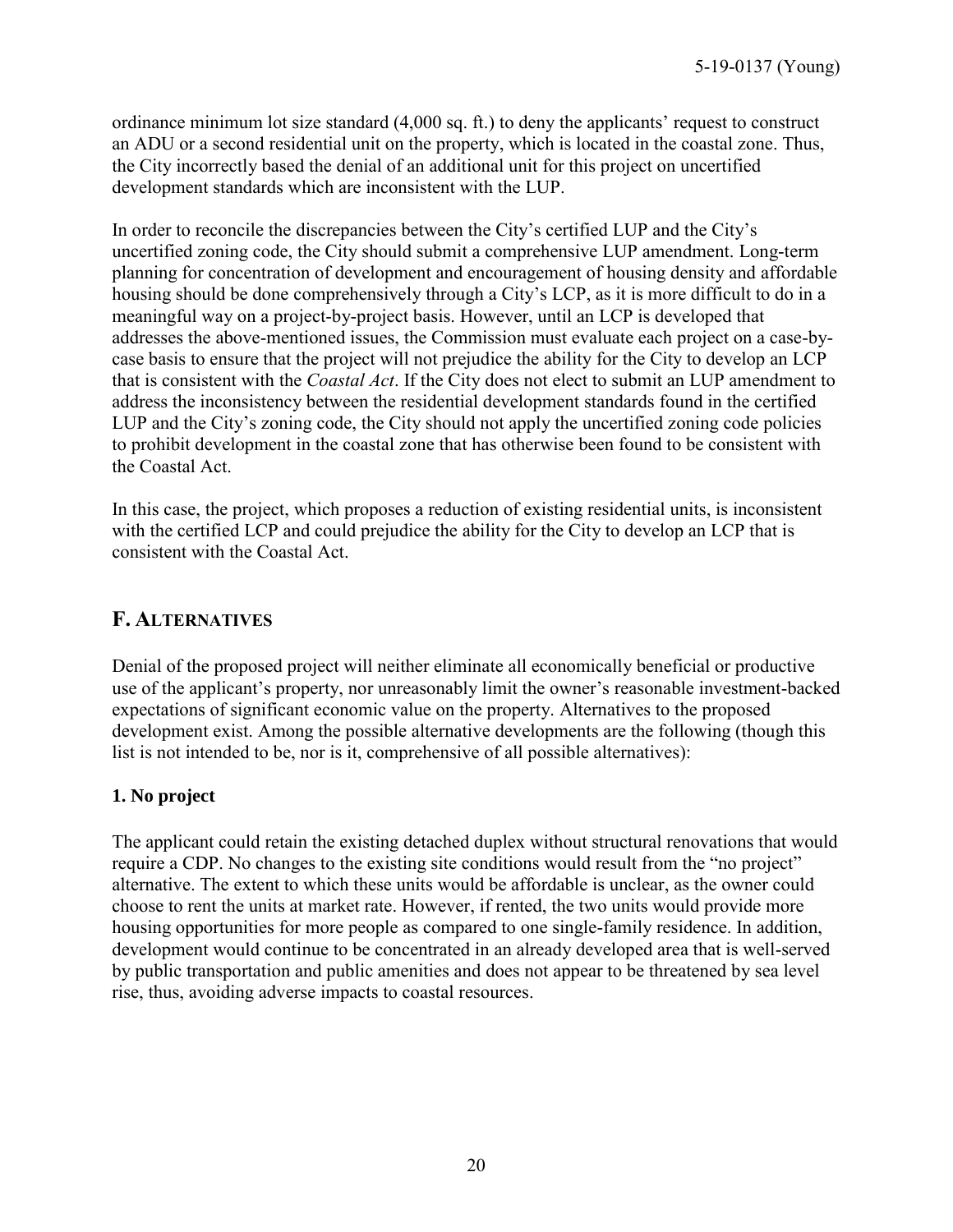5-19-0137 (Young)

#### **2**. **Construct a Duplex**

Alternatively, the applicant could demolish the existing residences and construct a new duplex. This alternative would retain two residential units on site. As stated previously, the project site consists of a 2,854 sq. ft. lot that is located in the R-2B zone. Under the Minimum Lot size per Dwelling Unit standards found in Appendix G of the certified LUP, the project site could accommodate up to two residential units. Therefore, a new duplex would be an allowable use under the certified LUP and could be found to be consistent with the Chapter 3 Coastal Act policies.

Construction of a duplex on the subject lot is consistent with the Coastal Act and is a viable alternative to the proposed single-family residence. Whereas denying the construction of a duplex on the lot based on the City's uncertified development standards (within its uncertified zoning code) for lots designated R-2B is not consistent with the City's certified LUP (which has been reviewed by the Commission for consistency with the Coastal Act, hence its certification) and therefore, cannot be found consistent with the Coastal Act at this time. As explained above, under the City's revised standards, only one dwelling unit could be developed per 1,750 sq. ft. in the R-2B zone and, thus, only one residential unit could be developed on the project site. However, because the City's zoning code changes have not been reviewed or certified for consistency with the Coastal Act by the Commission, they are not the standard of review for this project for the purposes of obtaining a CDP. If the City wishes to modify requirements of the certified LUP, it must first obtain Commission approval of those changes in an update or amendment to the certified LUP. Therefore, based on the evidence currently before the Commission, construction of a duplex is a potential alternative to the proposed project.

#### **3. Construct a Single-Family Residence with an ADU/JADU**

Another potential alternative is construction of a single-family residence with an ADU/JADU. Although ADUs cannot be considered as independent residential units, they offer additional housing units in areas that are impacted by the housing shortage. ADUs/JADUs are typically more affordable to rent because of their smaller size (JADUs in particular are no larger than 500 sq. ft. in size). These housing types are ideal for individuals or couples who may not otherwise be able to rent out larger units. Overall, ADUs and JADUs do accommodate individuals other than residents of the single-family residence, and can be considered as a mitigation measure to preserve the existing housing stock.

At the request of Commission staff, the applicant applied to the City for approval of a JADU in conjunction with the proposed single-family residence. The City denied the JADU proposal because the proposal was inconsistent with the City's uncertified 2018 ADU ordinance (**[Exhibit](https://documents.coastal.ca.gov/reports/2019/9/Th19c/Th19c-9-2019-exhibits.pdf) [5](https://documents.coastal.ca.gov/reports/2019/9/Th19c/Th19c-9-2019-exhibits.pdf)**). The ordinance restricts the development of ADUs and JADUs to residential lots at least 4,000 sq. ft. in size. This lot size requirement—which, again, has not been certified and is not the standard of review for this CDP application—severely restricts opportunities to construct an ADU or a JADU on residential lots within the City's coastal zone, and poses a potential problem regarding the maintenance of existing coastal zone housing stock. The City's ADU ordinance means that many R-2B lots that, pursuant to the certified LUP, would allow for duplexes or ADUs, would not have the option to develop even a small JADU within a single-family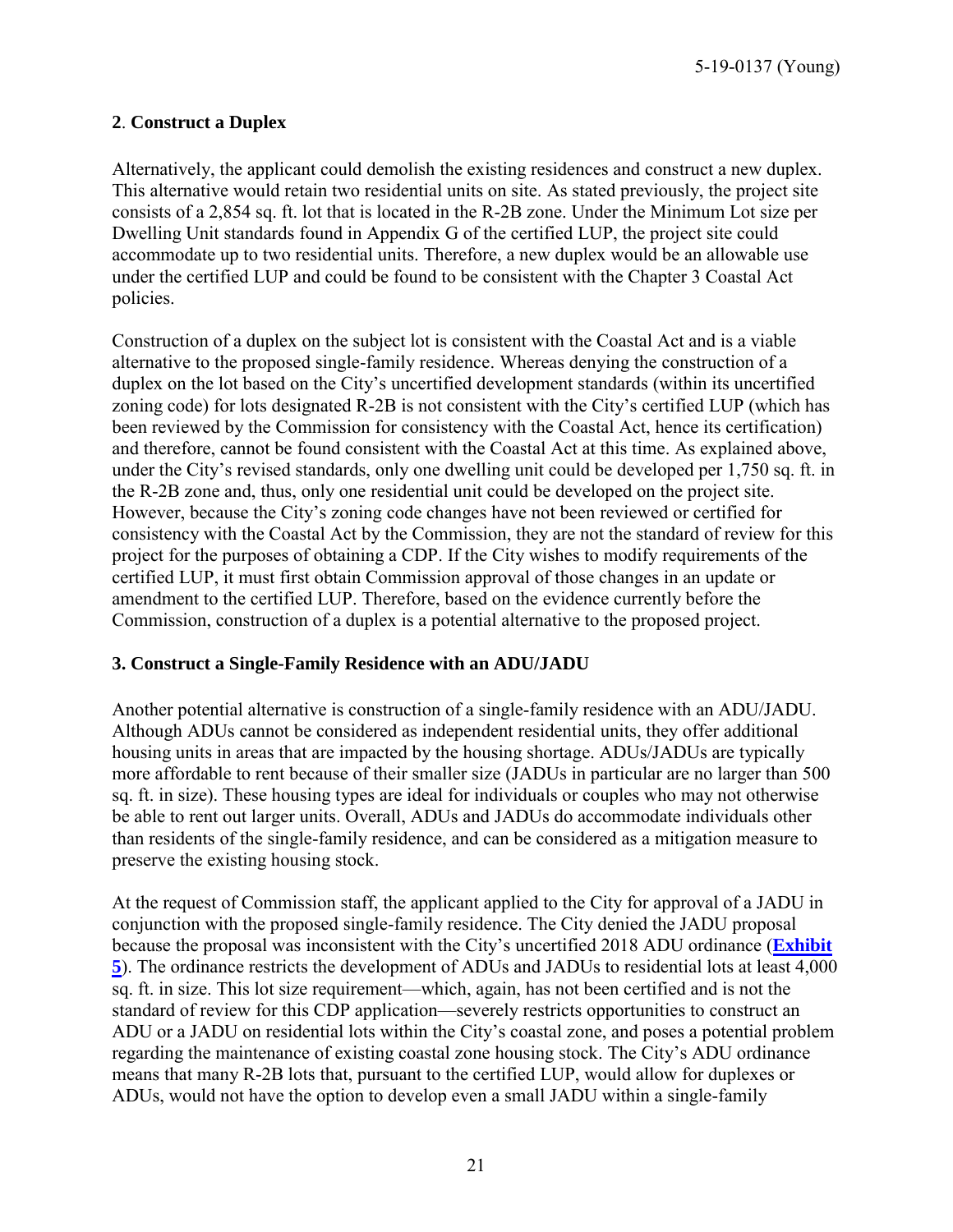residence to mitigate the loss of an existing housing unit. However, similar to the City's uncertified zoning code changes, the City's ADU ordinance has not been reviewed or certified for consistency with the Coastal Act by the Commission and, as such, the ADU ordinance cannot be used to prohibit development that is otherwise consistent with the Coastal Act and the certified LUP. Therefore, under the *certified* LUP standards, the construction of a single-family residence with an ADU/JADU is a feasible alternative.

At this time, the applicants continue to have reasonable use of the site and there are feasible alternatives to the proposed project. Therefore, the Commission finds the permit application must be denied. Maintaining the existing density on the site also provides additional time for the City to develop a comprehensive approach related to concentration of development and encouragement of housing density and affordable housing within the Coastal Zone portion of the City.

## <span id="page-21-0"></span>**G. CALIFORNIA ENVIRONMENTAL QUALITY ACT (CEQA)**

Section 13096 of Title 14 of the California Code of Regulations requires Commission approval of Coastal Development Permit applications to be supported by findings showing the approval, as conditioned, to be consistent with any applicable requirements of the California Environmental Quality Act (CEQA). Section 21080.5(d)(2)(A) of CEQA prohibits a proposed development from being approved if there are feasible alternatives or feasible mitigation measures available which would substantially lessen any significant adverse effect which the activity may have on the environment. The Commission's regulatory program for reviewing and granting CDPs has been certified by the Resources Secretary to be the functional equivalent of CEQA. (14 CCR § 15251(c).)

In this case, the City of Hermosa Beach is the lead agency and the Commission is a responsible agency for the purposes of CEQA. The City of Hermosa Beach determined that the proposed development is exempt under Section 15303(a), which exempts construction of a single-family residence in a residential zone from CEQA requirements.

As a responsible agency under CEQA, the Commission has determined that the proposed project, as conditioned, is not consistent with the development policies of the Coastal Act. As described above, the proposed project would have adverse environmental impacts. There are feasible alternatives or mitigation measures available, such as developing a new duplex on the site or by constructing a single-family residence with a Junior ADU. Therefore, the proposed project is not consistent with CEQA or the policies of the Coastal Act because feasible alternatives exist which would lessen significant adverse impacts that the proposed project would have on the environment. Therefore, the Commission denies the proposed project because of the availability of environmentally preferable alternatives.

In any event, CEQA does not apply to private projects that public agencies deny or disapprove. Pub. Res. Code § 21080(b)(5). Accordingly, because the Commission denied the proposed project, it is not required to adopt findings regarding mitigation measures or alternatives.